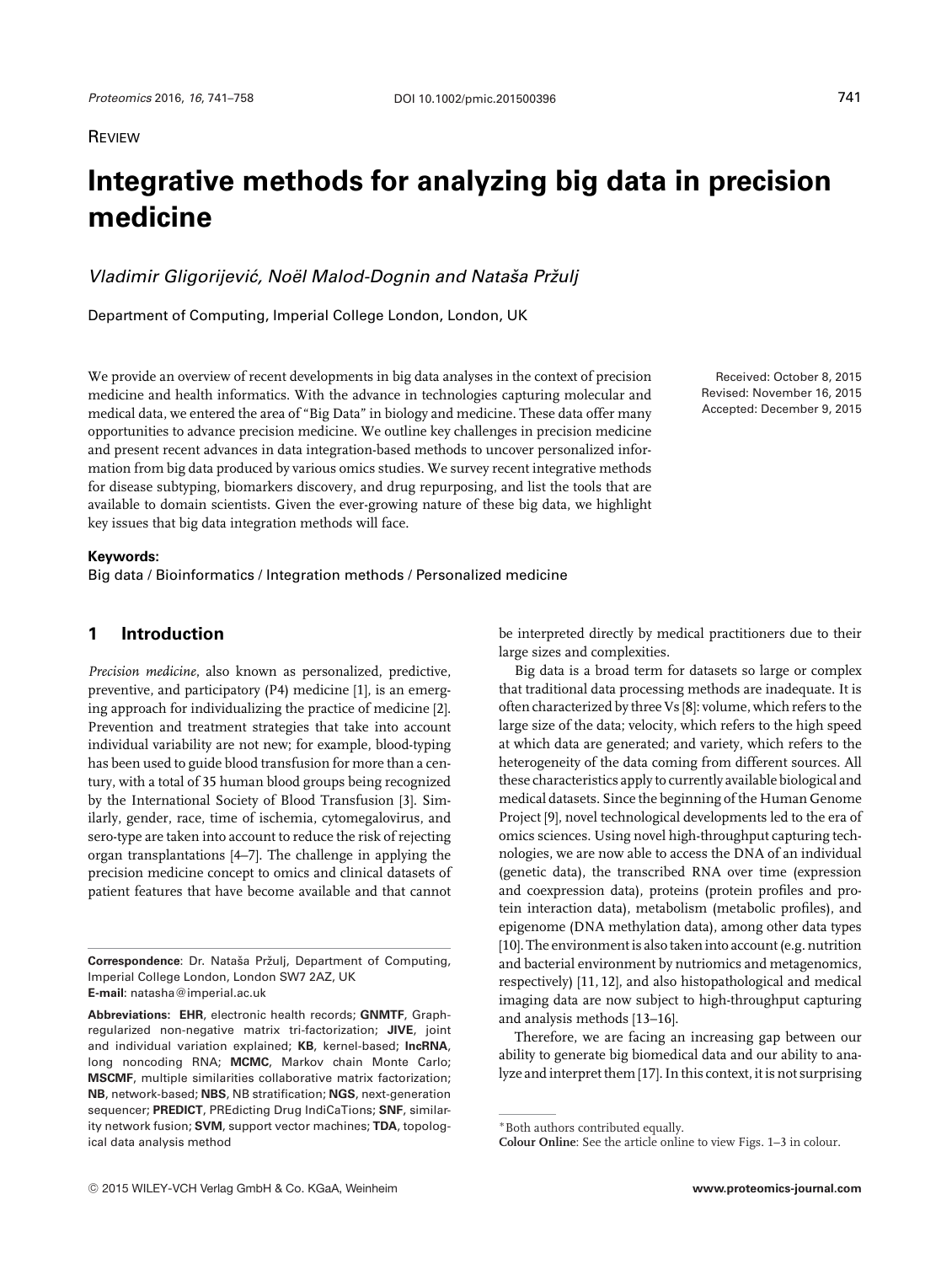that big data and precision medicine are jointly investigated. In 2011, the "Big Data Research and Development Initiative" [\(https://www.whitehouse.gov/blog/2012/03/29/big-data-big](https://www.whitehouse.gov/blog/2012/03/29/big-data-big-deal)[deal\)](https://www.whitehouse.gov/blog/2012/03/29/big-data-big-deal) was targeting personalized medicine through the GenI-SIS program (Genomic Information System for Integrated Science) to enhance health care for Veterans. In 2012, the US National Institutes of Health (NIH) launched the "Big Data to Knowledge" initiative, to harvest the wealth of information contained in biomedical Big Data [18]. Finally, President Obama recently announced the "Precision Medicine" initiative [\(https://www.whitehouse.gov/precision-medicine\)](https://www.whitehouse.gov/precision-medicine), with an ambitious goal of driving precision medicine by incorporating many different types of data, from genomes to microbiomes, with patient data collected by health care providers and patients themselves.

Out of many challenges in precision medicine, here we focus on four related problems: patient subtyping, biomarker discovery, drug repurposing, and personalized treatment prediction. We provide a review of methods capable of integrative analyses of multiple data types in addressing these problems.

## **1.1 Subtyping and biomarker discovery**

Also known as patient stratification, subtyping is the task of identifying subpopulations of patients that can be used to guide treatment procedures of a given individual belonging to the subpopulation, and to predict the outcomes. Subtyping identifies *endotypes*, which refer to subtypes in which patients are related by similarities in their underlying disease mechanisms (i.e. to explain the diseases mechanisms) [19], and *verotypes*, which refer to true populations of similar patients for treatment purposes (i.e. to predict therapies for curing the patients) [20]. However, what precisely constitutes endotypes and verotypes, as well as how they should be discovered, remains open. Despite varying definitions, subtyping remains a classification task and an active and growing area of machine learning (ML) research (see Section 3.1). Diseases such as cancer, autism, autoimmune diseases, cardiovascular diseases, and Parkinson's have all been studied through the lens of subtyping [21–23].

According to FDA, a biomarker is any measurable diagnostic indicator that is used to assess the risk, or presence of a disease [24]. Biomarker discovery aims at finding features that are characteristic to particular patient subpopulations (e.g. specific gene mutations in tumor tissues, specific miR-NAs, metabolites, etc.). The goal is that an individual is only tested for biomarkers to decide whether or not she/he belongs to a specific patient subtype. Biomarkers are considered key to improving healthcare and lowering medical costs [25].

#### **1.2 Drug repurposing and personalized treatment**

Drug repurposing refers to the identification and development of new uses for the existing or abandoned pharmacotherapies. Capitalizing on already known drugs allows for reducing the cost of developing pharmacotherapies compared with de novo drug discovery and development [26]. With the availability of various omics data, computational predictions of new drug candidates for repurposing have necessitated the development of many new methods for data integration (see Section 3.2).

Drug repurposing is not only about identifying new targets for known drugs; preclinical evaluations also include predicting therapeutic regimens (i.e. dose and frequency) and safety of the treatment (i.e. side effects). Bringing together patient subtyping and precise prediction of therapeutic treatment outcomes is the key for deriving personalized treatments. For example, the American Society of Clinical Oncology estimates that testing colon cancer patients for mutations in K-RAS gene would save \$604 million in drug costs annually; since patients with these mutations do not respond well to EGF inhibitors, it is preferable to avoid giving them an inefficient and potentially toxic treatment, which is also very expensive (\$100 000 per treatment) [\(http://www.asco.org/](http://www.asco.org/press-center/advances-treatment-gastrointestinal-cancers-0) [press-center/advances-treatment-gastrointestinal-cancers-0\)](http://www.asco.org/press-center/advances-treatment-gastrointestinal-cancers-0).

In this paper, we give an overview of the available methods for analyzing large and diverse biomedical data, introduce concepts of data integration and classification, and elaborate on the successes and limitations of Big-Data approaches in precision medicine.

# **2 Big data**

## **2.1 Avalanche of omics data**

With the recent advances in biomedical data-capturing technologies, omics sciences produce ever increasing amounts of biomedical data. We briefly present key available omics data types, which are illustrated in Fig. 1.

#### **2.1.1 Genomics and exomics**

Genomics is a part of genetics that focuses on capturing whole genomes. Historically, the Human Genome Project required 12 years and \$3 billion to capture the first human genome, with a final release in 2003 reporting about 20 500 genes [9]. The first commercial next-generation sequencer (NGS), the Roche GS-FLX 454 (released in 2004), allowed capturing the second human genome in 2 months [27]. In comparison, a modern NGS such as the Illumina HiSeq X is capable of producing up to 16 human genomes worth of data per 3-day run. Note that only 1–2% of a human's genetic material codes for genes, in DNA regions called exons. Exomics, which focuses on these smaller regions, leads to quicker and cheaper sequencing [28,29]. Recently, the ability to perform sequencing of individual cells has provided novel insights into human biology and diseases [30, 31]. Heterogeneity in DNA sequence from one cell to another has unveiled the concept of *mosaicism*, i.e. the presence of two or more populations of cells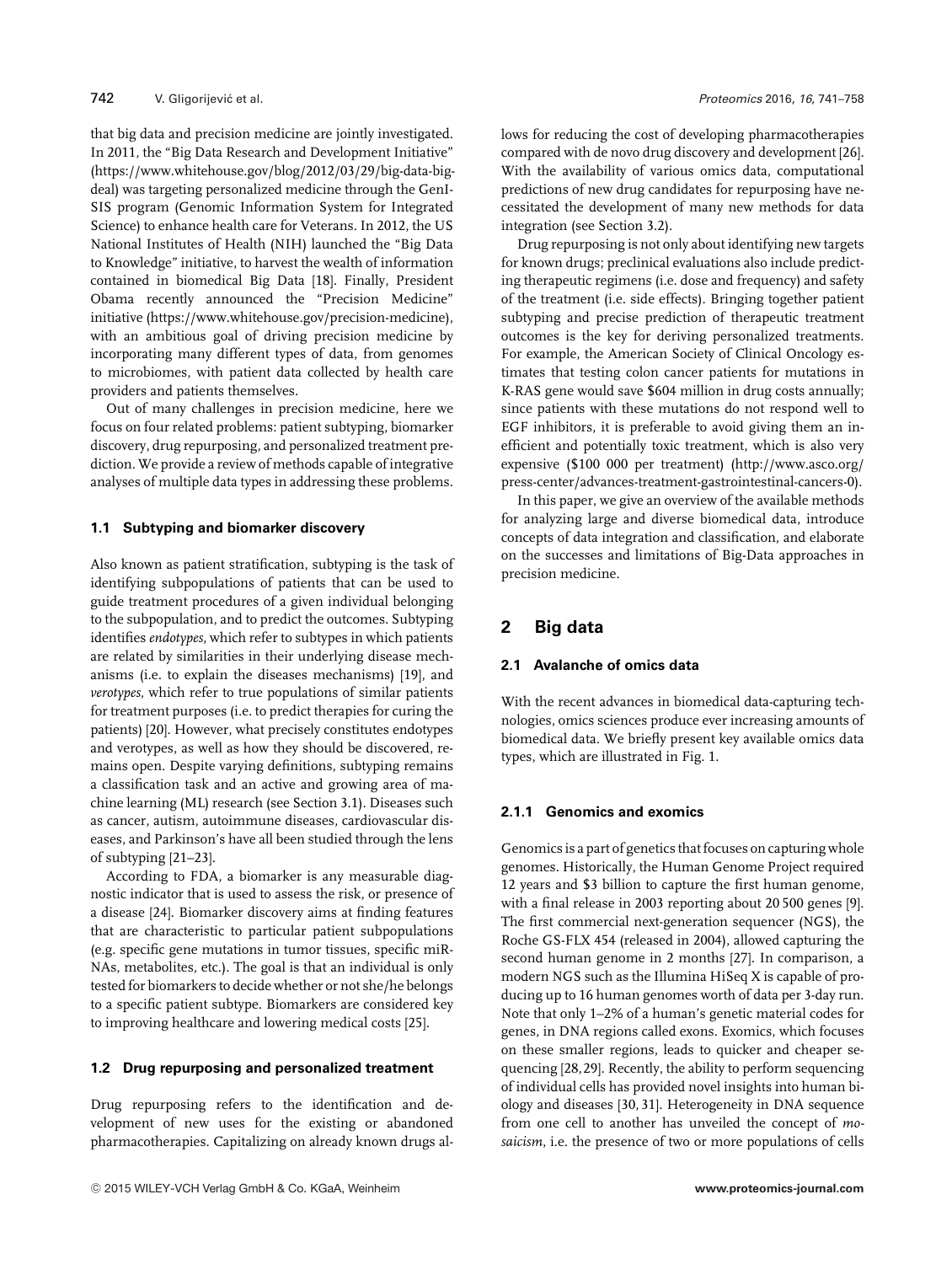

with different genotypes in one individual [32]. Cancer in particular has been studied through the lens of genomic variation to find driver mutations.

## **2.1.2 Epigenomics**

Epigenomics is the study of the complete set of epigenetic modifications of the genetic material of a cell. These reversible modifications on DNA or histones affect gene expression and thus play a major role in gene regulation. High-throughput methods, such as ChipSeq and Bisulfit sequencing, allow for detection of epigenetic modifications, such as DNA methylation, histone modification, and chromatin structure [33, 34]. Epigenomics findings are cell type-specific and epigenetic reprogramming has a clear role in cancer [35, 36].

## **2.1.3 Transcriptomics**

As opposed to DNA sequence, which is relatively static [37], RNA reflects the dynamic state of a cell. Transcriptomics aims at measuring the amount of transcribed genetic material over time. It includes both coding and noncoding RNAs, whose functions are sometimes unknown [38]. Coexpressed genes (i.e. with similar expression patterns over time) have been shown to be likely regulated via the same mechanisms [39] and differential expression patterns are used to identify dysregulated genes in cancer [40], predict possible drug-targets [41] and cancer outcomes [42].

#### **2.1.4 Proteomics and interactomics**

While transcriptomics considers all transcribed RNAs, proteomics focuses on the produced proteins, after all posttranslational sequence modifications (e.g. phosphorylation, glycolysation, and lipidation). The human proteome is several order of magnitude larger than the human genome; because of alternative promoters, alternative splicing, and mRNA edit-

**Figure 1.** Illustration of various omics data types.

ing, the  $\approx$  25 000 human genes lead to  $\approx$  100 000 transcripts; with more than 300 different types of posttranslational modifications, the number of resulting proteins is estimated to be larger than 1 800 000 [43]. High-throughput capture of protein sequences is done via MS experiments [44]. Interactions amongst proteins, or between proteins and other molecules, are captured with high-throughput techniques, such as yeasttwo-hybrid [45] and affinity-captured coupled with MS [46]. Interactomes and protein–protein interactions in particular, were successfully used to identify evolutionarily conserved pathways, complexes, and functional orthologs [47–49].

### **2.1.5 Metabolomics, glycomics, and fluxomics**

A metabolite is any substance produced or consumed during metabolism (all chemical processes in a cell). Metabolomics studies all chemical processes involving metabolites [50]. Metabolic profiles are measured with MS and nuclear magnetic resonance spectrometry. Glycomics is the branch of metabolomics that studies glycomes, the sets of all sugarsfree or in more complex molecules such as glycoproteins—in cells. Glycosylation is the most intensive and complex posttranslational modification of proteins and glycans are known to be involved in cell growth and development [51], in the immune system [52], in cell-to-cell communication [53], in cancer, and microbial diseases [54, 55]. Fluxomics refers to a range of methods in experimental and computational biology that attempt to identify, or predict the rates of metabolic reactions in biological systems [56].

#### **2.1.6 Phenomics and exposomics**

Phenomics is an area of biology measuring phenomes physical and biochemical traits of organisms—as they change in response to genetic mutation and environmental influences. Genome-wide association studies are commonly used for detecting associations between single-nucleotide polymorphisms and common diseases such as heart disease,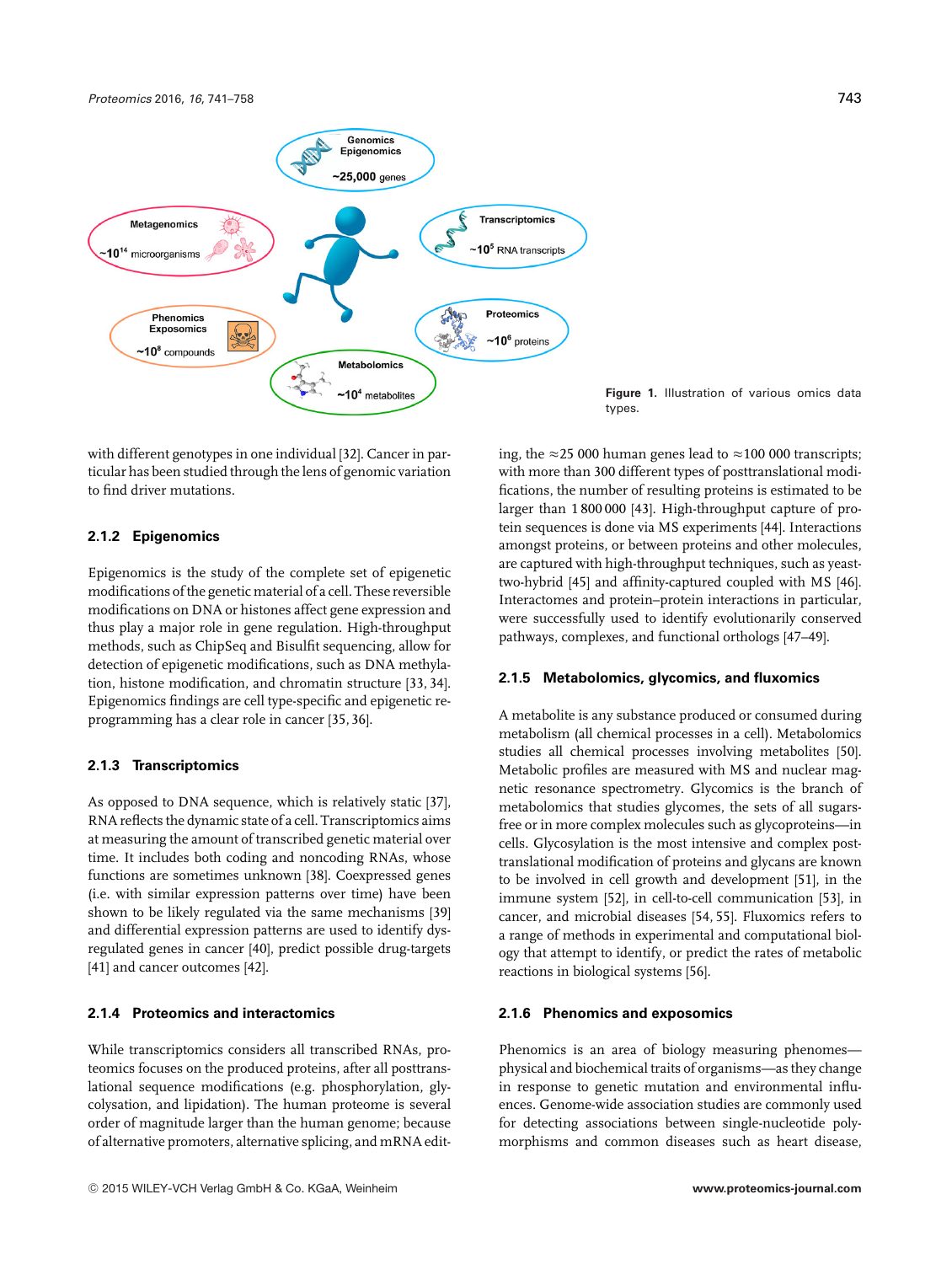diabetes, autoimmune diseases, and psychiatric disorders [57]. Exposomics encompasses all human environmental (i.e. nongenetic) exposures from conception onward. It includes, amongst others, exposure to toxic molecules, drugs, and radiation. Exposomics benefits from continuous tracking that is now available for most of the key physiological metrics (blood pressure, heart rhythm, brain waves, etc.) and environmental indices, such as air pollution, pollen count, and radiation. Even medical imaging, which was traditionally manually investigated, is now a subject of high-throughput capturing [14, 15]. For example, radiomics (the high-throughput capturing and analysis of medical radio images) recently lead to connectomics, which captures and analyses brain connectivity maps.

## **2.1.7 Metagenomics**

Metagenomics aims at capturing human microbiomes, usually through 16S rRNA sequencing. Our bacterial flora has been shown to play an important role in various medical conditions [12]; for example, the bacterial flora of the intestine is known to modulate the effects of drugs involved in cancer treatments [58]. However, taking into account microbiota is challenging, as human microbiome consists of circa 100 trillion microbial cells, which is about ten times the number of human cells [59].

## **2.2 Biomedical data gets more complex**

The complexity of biomedical data grows in two directions: in terms of the number of samples and in terms of heterogeneity.

## **2.2.1 The growing number of samples**

As capturing technologies are becoming faster and cheaper, the number of individuals for whom data are available is quickly increasing. For example, the number of available human genomes/exomes increased almost exponentially during the last decade: the first human exome was released in 2003 [9], while in 2012, 1092 human genomes were available [60]. Nowadays, the Exome Aggregation Consortium contains 60 706 unrelated human exomes [\(http://exact.](http://exact.broadinstitute.org) [broadinstitute.org\)](http://exact.broadinstitute.org). The UK government recently announced the project to map 100 000 human genomes by 2017 [\(https://www.gov.uk/government/news/human-genome-uk](https://www.gov.uk/government/news/human-genome-uk-to-become-world-number-1-in-dna-testing)[to-become-world-number-1-in-dna-testing\)](https://www.gov.uk/government/news/human-genome-uk-to-become-world-number-1-in-dna-testing) and the precision medicine initiative in the United States plans to map 1 million human genomes. Note that this increasing number of genome samples will also come at the price of increasing variations in terms of genome quality. NGSs produce short reads that need to be assembled into genomes. The quality of the assembled genome highly depends on the ratio between the sum of the short read lengths and of the target genomic sequence length. This ratio is called the depth of the sequencing and it is expressed in terms of X (e.g. 2X sequencing means that on average each nucleotide is covered by two short reads). While current sequencing uses  $\approx$  30X, a recent study argues that high-quality genomes may require  $\approx$  126X (refereed as deep sequencing) [61].

Moreover, for the same individual, an increasing number of samples is captured; data can be collected over different tissues, by using single-cell genomics [62], or on different conditions (e.g. before and after treatment). Finally, the time span of available samples is increasing. For example, gene expression can be measured over time to assess the effect of drugs. Recent developments of nonintrusive capturing techniques (e.g. fetal exome sequencing from maternal blood [63] and magnetic resonance imaging, capturing brain connectivity maps from unborn babies to adults; Developing Human Connectome Project, [http://www.develop](http://www.developingconnectome.org/project/)[ingconnectome.org/project/\)](http://www.developingconnectome.org/project/) will allow collecting information over the whole life span of an individual, which paves the way to personalized medicine from womb to tomb.

## **2.2.2 Increasing heterogeneity of captured data**

The number of different biological entities (e.g. genes, RNAs, proteins, metabolites, drugs, diseases, etc.) for which data can be collected is increasing. The variety of available data is illustrated in Table 1, which presents some of the well-established large-scale biomedical databases. The collected data are so large that even basic data management is becoming challenging. US healthcare was already storing 150 exabytes  $(10^{18}$  Bytes) of data in 2011 and is expected to handle yottabytes of data  $(10^{24}$  Bytes) in the next few years (Institute for Health Technology Transformation, [http://ihealthtran.com/big-data-in-healthcare\)](http://ihealthtran.com/big-data-in-healthcare). These datasets are highly heterogeneous; data from the same type can be captured with different technologies having varying coverage, bias, and noise robustness (e.g. the different technologies for capturing protein–protein interactions [64]), and the same applies across data types. Moreover, the large number of data sources poses data collection issues coming from the lack of standard format in data repositories (so-called data-extraction problem in Big Data [65]).

# **3 ML techniques**

As described in the previous section, Big Data are of largescale, diversity and complexity, and as such they require efficient algorithms for extracting knowledge hidden in them. Computational techniques that are used to analyze Big Data are either based on statistical, ML, or network-based (NB) methods [104]. These methods have already demonstrated great potential in bridging the gap between production and interpretation of big data in precision medicine, but there is still a lot of room for their improvements.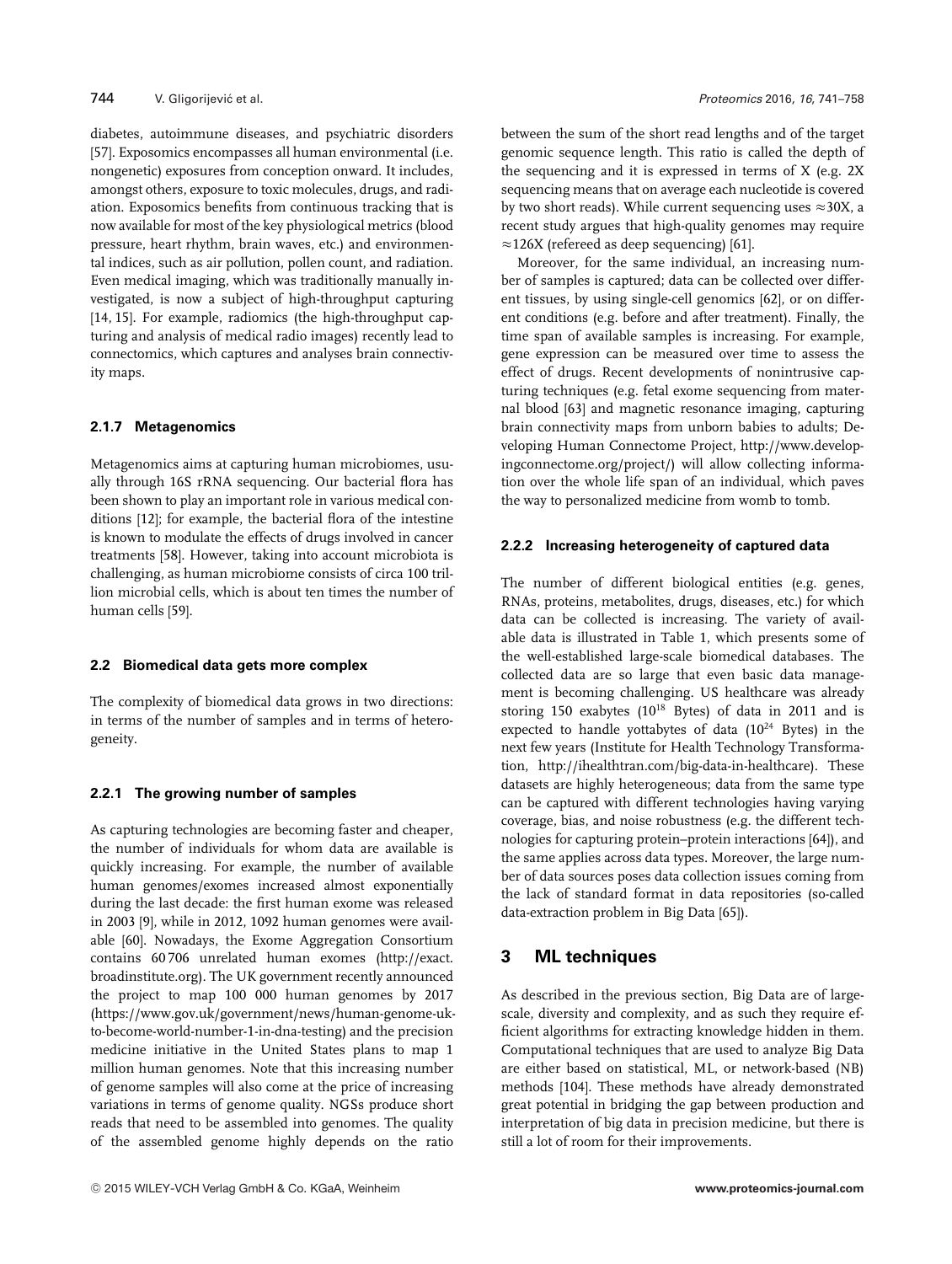| Table 1. Available data for human    |                                                                                                                                                                                                                        |                                                                                                                                                                                                                                                                                         |                                                                                                                                                                                                                                                                                                                                                                                                                                                                                                                                                                                                                                                                                                                                                                                          |
|--------------------------------------|------------------------------------------------------------------------------------------------------------------------------------------------------------------------------------------------------------------------|-----------------------------------------------------------------------------------------------------------------------------------------------------------------------------------------------------------------------------------------------------------------------------------------|------------------------------------------------------------------------------------------------------------------------------------------------------------------------------------------------------------------------------------------------------------------------------------------------------------------------------------------------------------------------------------------------------------------------------------------------------------------------------------------------------------------------------------------------------------------------------------------------------------------------------------------------------------------------------------------------------------------------------------------------------------------------------------------|
|                                      | Database                                                                                                                                                                                                               | Link                                                                                                                                                                                                                                                                                    | Content                                                                                                                                                                                                                                                                                                                                                                                                                                                                                                                                                                                                                                                                                                                                                                                  |
| Genomic                              | NCBI gene [66]                                                                                                                                                                                                         | www.ncbi.nlm.nih.gov/gene                                                                                                                                                                                                                                                               | 487 409 gene ontology annotations for 48 569 human gene products                                                                                                                                                                                                                                                                                                                                                                                                                                                                                                                                                                                                                                                                                                                         |
|                                      | ENCODE [68]                                                                                                                                                                                                            | www.encodeproject.org                                                                                                                                                                                                                                                                   | Functional annotations of coding/noncoding DNA elements                                                                                                                                                                                                                                                                                                                                                                                                                                                                                                                                                                                                                                                                                                                                  |
|                                      | GOA [67]                                                                                                                                                                                                               | www.ebi.ac.uk/GOA                                                                                                                                                                                                                                                                       | Atlas of 59 500 human genes                                                                                                                                                                                                                                                                                                                                                                                                                                                                                                                                                                                                                                                                                                                                                              |
| Epigenomic                           | NCBI epigenomics [69]                                                                                                                                                                                                  | www.neuroepigenomics.org/methylomedb                                                                                                                                                                                                                                                    | 3 095 881 experimental and predicted chromatin interactions                                                                                                                                                                                                                                                                                                                                                                                                                                                                                                                                                                                                                                                                                                                              |
|                                      | MethylomeDB [71]                                                                                                                                                                                                       | www.ncbi.nlm.nih.gov/epigenomics                                                                                                                                                                                                                                                        | DNA methylomes of human brain cells                                                                                                                                                                                                                                                                                                                                                                                                                                                                                                                                                                                                                                                                                                                                                      |
|                                      | 4DGenome [70]                                                                                                                                                                                                          | www.genboree.org/epigenomeatlas                                                                                                                                                                                                                                                         | Atlas of reference epigenomes                                                                                                                                                                                                                                                                                                                                                                                                                                                                                                                                                                                                                                                                                                                                                            |
|                                      | HEA                                                                                                                                                                                                                    | 4dgenome.int-med.uiowa.edu/                                                                                                                                                                                                                                                             | 5110 epigenetic modifications                                                                                                                                                                                                                                                                                                                                                                                                                                                                                                                                                                                                                                                                                                                                                            |
| Transcriptomic                       | Expression atlas [73]                                                                                                                                                                                                  | www.broadinstitute.org/cmap                                                                                                                                                                                                                                                             | $\sim$ 7000 expression profiles for 1309 perturbagen compounds                                                                                                                                                                                                                                                                                                                                                                                                                                                                                                                                                                                                                                                                                                                           |
|                                      | GeneFriends [76]                                                                                                                                                                                                       | www.ncbi.nlm.nih.gov/geo                                                                                                                                                                                                                                                                | Coexpression of 159 184 human genes and transcripts                                                                                                                                                                                                                                                                                                                                                                                                                                                                                                                                                                                                                                                                                                                                      |
|                                      | COXPRESdb [75]                                                                                                                                                                                                         | www.ebi.ac.uk/gxa                                                                                                                                                                                                                                                                       | Differential and baseline gene expression data                                                                                                                                                                                                                                                                                                                                                                                                                                                                                                                                                                                                                                                                                                                                           |
|                                      | NCBI GEO [72]                                                                                                                                                                                                          | genefriends.org                                                                                                                                                                                                                                                                         | 1912 human gene expression datasets                                                                                                                                                                                                                                                                                                                                                                                                                                                                                                                                                                                                                                                                                                                                                      |
|                                      | CMAP [74]                                                                                                                                                                                                              | coxpresdb.jp                                                                                                                                                                                                                                                                            | Coexpression of 19 803 human genes                                                                                                                                                                                                                                                                                                                                                                                                                                                                                                                                                                                                                                                                                                                                                       |
| Proteomic                            | RCSB PDB [79]                                                                                                                                                                                                          | www.ebi.ac.uk/intact                                                                                                                                                                                                                                                                    | Maps of human proteome on 44 normal and 20 cancer type tissues                                                                                                                                                                                                                                                                                                                                                                                                                                                                                                                                                                                                                                                                                                                           |
|                                      | NeXtProt [78]                                                                                                                                                                                                          | www.rcsb.org/pdb                                                                                                                                                                                                                                                                        | Portal to 113 494 biological macromolecular 3D structures                                                                                                                                                                                                                                                                                                                                                                                                                                                                                                                                                                                                                                                                                                                                |
|                                      | STRING [84]                                                                                                                                                                                                            | www.nextprot.org                                                                                                                                                                                                                                                                        | 183 524 (+55 985 predicted) protein-protein interactions                                                                                                                                                                                                                                                                                                                                                                                                                                                                                                                                                                                                                                                                                                                                 |
|                                      | UniProt [77]                                                                                                                                                                                                           | ophid.utoronto.ca                                                                                                                                                                                                                                                                       | Information about human proteome (69 693 proteins)                                                                                                                                                                                                                                                                                                                                                                                                                                                                                                                                                                                                                                                                                                                                       |
|                                      | BioGrid [82]                                                                                                                                                                                                           | www.uniprot.org                                                                                                                                                                                                                                                                         | 8 548 005 interactions between 20 457 proteins                                                                                                                                                                                                                                                                                                                                                                                                                                                                                                                                                                                                                                                                                                                                           |
|                                      | IntAct [81]                                                                                                                                                                                                            | www.thehpp.org                                                                                                                                                                                                                                                                          | 209 852 human protein-protein interactions                                                                                                                                                                                                                                                                                                                                                                                                                                                                                                                                                                                                                                                                                                                                               |
|                                      | HPA [80]                                                                                                                                                                                                               | thebiogrid.org                                                                                                                                                                                                                                                                          | 215 952 human protein-protein interactions                                                                                                                                                                                                                                                                                                                                                                                                                                                                                                                                                                                                                                                                                                                                               |
|                                      | <b>I2D</b> [83]                                                                                                                                                                                                        | string-db.org                                                                                                                                                                                                                                                                           | Knowledgebase on 20 066 human proteins                                                                                                                                                                                                                                                                                                                                                                                                                                                                                                                                                                                                                                                                                                                                                   |
| Metabolomic                          | KEGG pathway [86]                                                                                                                                                                                                      | www.genome.jp/kegg/pathway                                                                                                                                                                                                                                                              | 1256 interactions between 200 glycans and 551 pathogenic agents                                                                                                                                                                                                                                                                                                                                                                                                                                                                                                                                                                                                                                                                                                                          |
|                                      | SugarBindDB [89]                                                                                                                                                                                                       | www.genome.jp/kegg/glycan/                                                                                                                                                                                                                                                              | 3740 glycan structure entries and 400 glycoproteins                                                                                                                                                                                                                                                                                                                                                                                                                                                                                                                                                                                                                                                                                                                                      |
|                                      | KEGG glycan [91]                                                                                                                                                                                                       | sugarbind.expasy.org                                                                                                                                                                                                                                                                    | ~700 human metabolic and disease pathways                                                                                                                                                                                                                                                                                                                                                                                                                                                                                                                                                                                                                                                                                                                                                |
|                                      | UniCarbKB [90]                                                                                                                                                                                                         | www.unicarbkb.org                                                                                                                                                                                                                                                                       | 8770 reactions in 1887 human pathways                                                                                                                                                                                                                                                                                                                                                                                                                                                                                                                                                                                                                                                                                                                                                    |
|                                      | Reactome [88]                                                                                                                                                                                                          | www.reactome.org                                                                                                                                                                                                                                                                        | Atlas of 41 993 human metabolites                                                                                                                                                                                                                                                                                                                                                                                                                                                                                                                                                                                                                                                                                                                                                        |
|                                      | HMDB [85]                                                                                                                                                                                                              | www.smpdb.ca                                                                                                                                                                                                                                                                            | Glycan metabolic pathways                                                                                                                                                                                                                                                                                                                                                                                                                                                                                                                                                                                                                                                                                                                                                                |
|                                      | <b>SMPD</b> [87]                                                                                                                                                                                                       | www.hmdb.ca                                                                                                                                                                                                                                                                             | 298 human pathways                                                                                                                                                                                                                                                                                                                                                                                                                                                                                                                                                                                                                                                                                                                                                                       |
| Phenomic, exposomic,<br>metagenomic  | GWAS catalog [94]<br>NCBI dbGaP [93]<br>PubChem <sup>[98]</sup><br>DrugBank [97]<br>COSMIC <sub>[95]</sub><br>FooDB [100]<br>UMCD [101]<br><b>OMIM [92]</b><br><b>TCGA</b> [96]<br>HMP [103]<br>[3DB [99]<br>HCP [102] | umcd.humanconnectomeproject.org<br>www.humanconnectome.org/data<br>cancer.sanger.ac.uk/cosmic<br>pubchem.ncbi.nlm.nih.gov/<br>www.ncbi.nlm.nih.gov/gap<br>cancergenome.nih.gov<br>www.ebi.ac.uk/gwas/<br>www.drugbank.ca<br>www.omim.org<br>www.foodb.ca<br>www.t3db.org<br>hmpdacc.org | ~28 000 food components/additives, with presumptive health effects<br>$\sim$ 1600 approved/illicit/experimental drugs with known gene targets<br>11 000 samples of human microbiomes from 300 adult individuals<br>Somatic mutations and expression data for $\sim$ 7000 human tumors<br>$\sim$ 2 $\times$ 10 <sup>8</sup> compounds and substances, with 57 335 gene targets<br>Somatic mutations in cancer, with 3 480 051 coding mutations<br>MRI captured brain connectivity maps of 500 adult individuals<br>Genome-wide association studies, assaying ~100 000 SNPs<br>1887 brain connectivity matrices from neuroimaging data<br>Catalog of mendelian disorders and over 15 000 genes<br>~3600 common toxins and environmental pollutants<br>Database of genotypes and phenotypes |
| SNP: single-nucleotide polymorphism. |                                                                                                                                                                                                                        |                                                                                                                                                                                                                                                                                         |                                                                                                                                                                                                                                                                                                                                                                                                                                                                                                                                                                                                                                                                                                                                                                                          |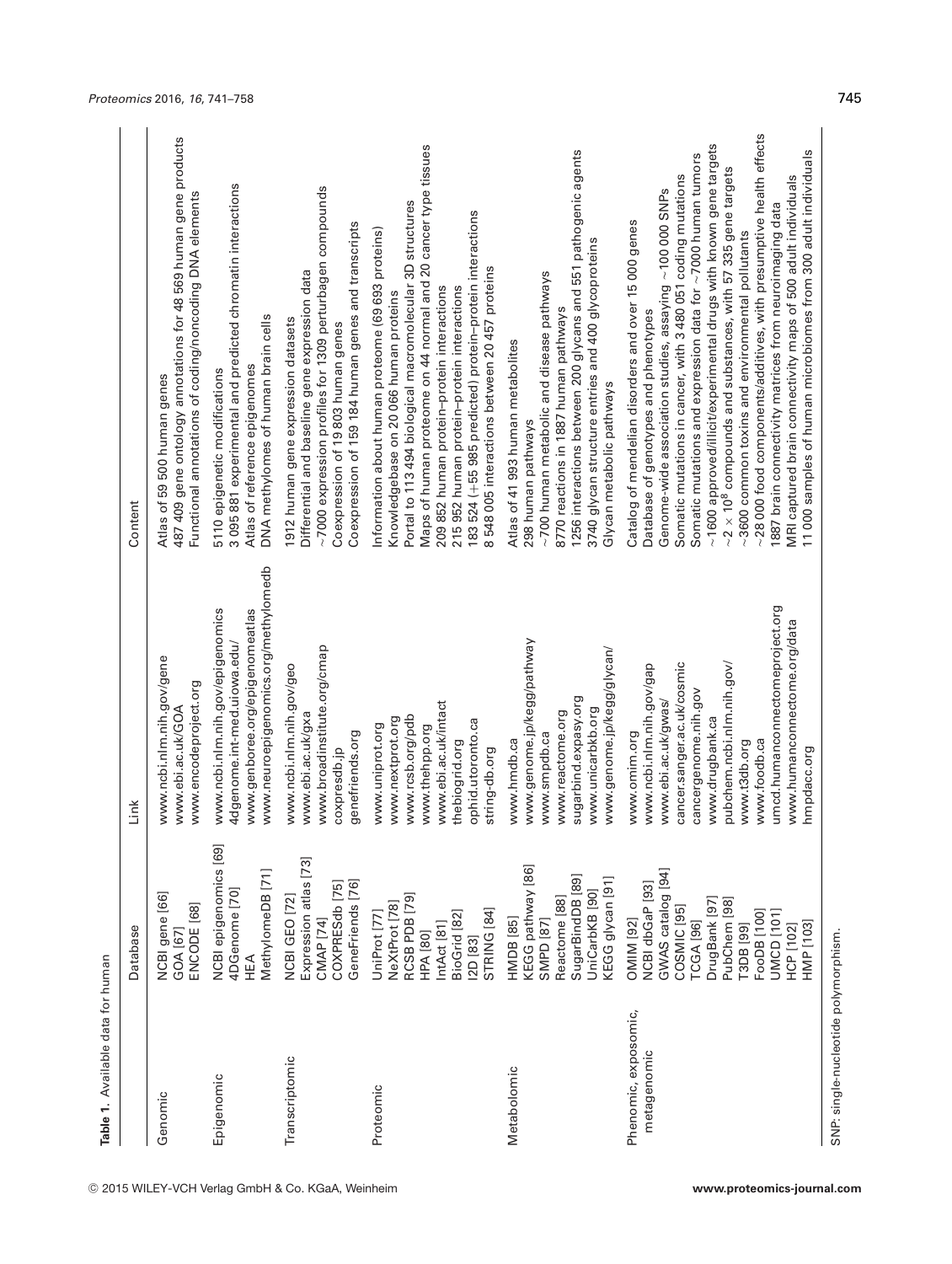



ML—supervised (left panel) and unsupervised (right panel) learning. Left: in supervised learning, a training dataset consists of samples with known class labels, e.g. cases and controls. A model is learned by maximizing the difference between cases and controls and then a label for a new sample is determined. Right: in unsupervised learning, all samples are unlabeled. A model clusters samples into different groups based on their similarity.

ML methods came into focus of Big-Data analysis due to their prominent ability to *collectively mine (integrate)* largescale, diverse, and heterogeneous biomedical data types, a foremost challenge in precision medicine and medical informatics [105]. Thus, in this section, we mostly focus on ML methods for data integration, but we also mention some recent statistical and NB methods for data integration.

ML methods can be divided into the following classes (see Fig. 2 for an illustration):

*Supervised methods*, such as classification and regression, take as input training data samples with known labels. A model is learned through a training process that maximizes the accuracy of its performance on the training dataset. The model is then used for mapping new data samples to existing labels. For example, an input data can comprise patients classified as cases and controls. A model is learned to maximize the difference between cases and controls and then it is applied in classification of new patients. Some of the widely used supervised techniques include Support Vector Machines (SVMs) [106], kernel-based (KB) methods [107], and Logistic regression [108].

*Unsupervised methods*, such as clustering and dimensionality reduction, take as input unlabeled dataset. A model is learned by revealing hidden patterns in the data and organizing the data into meaningful subsets. These methods are often used in molecular subtyping of cancer patients, or in discovering of patterns in gene expression data. Some of the widely used unsupervised methods in precision medicine include hierarchical clustering [109], K-means [109], and its generalizations including matrix factorization methods [110].

*Semisupervised methods* take as input a mixture of labeled and unlabeled samples. A model is learned to explain the structure in the data as well as to make new predictions of unlabeled samples. For example, in predicting new drugdisease associations, semisupervised methods learn known drug-disease associations from labeled samples (i.e. prior knowledge), to predict novel drug-disease associations. This strategy is particularly suitable for data integration, as is can incorporate various data types as prior knowledge. One of the most widely used such method is network-regularized matrix factorization [111].

Based on the type of data they integrate, the integration methods can be divided into *homogeneous*, where the same type of data, but across multiple perspectives (e.g. experimental studies) is integrated, and *heterogeneous*, where multiple data types in different formats are integrated. The latter is computationally more challenging, because it requires a framework that can deal with heterogeneous data without transforming it and losing any information through the transformation. A majority of the existing frameworks cannot cope with this issue and they require a preprocessing step prior to integration, where they transform the data into a single representation. In Section 3.2, we discuss this issue in more detail and identify methods capable of addressing this problem.

We survey recent integrative methods for disease subtyping, biomarker discovery, and drug repurposing, and provide a summary listing computational tools that can be used by domain scientists for analysis of Big Data (see Table 2 for the list of methods). The presented methods are chosen based on the following criteria: (i) the method is integrative (i.e. it considers more than one data type) and is applied on biomedical Big Data; (ii) the method is predominantly based on ML techniques, although we also consider couple of NB methods; and (iii) the method has been used to address one of the four different precision medicine challenges (see Section 1).

# **3.1 Computational methods for disease subtyping and biomarker discovery**

Disease subtyping (or disease stratification) is a task of grouping patients into subgroups based on genomic, transcriptomic, epigenomic, and clinical data. The main goal of subtyping is achieving more accurate prognoses of individuals' expected outcomes that can be used to improve treatment decisions. Treatments of many diseases have benefited from subtyping, including Parkinson's, cardiovascular, autoimmune diseases, and cancer [112].

Cancer is one of the most studied diseases by subtyping. It is a disease in which genome aberrations are accumulating and eventually leading to dysregulation of the cellular system. Histologically similar cancers are composed of many molecular subtypes with significantly different clinical behaviors and molecular complexity at the genomic, epigenomic, transcriptomic, and proteomic levels. Many subtypes have been identified by utilizing techniques for data integration

**Figure 2.** A schematic illustration of the two main learning techniques in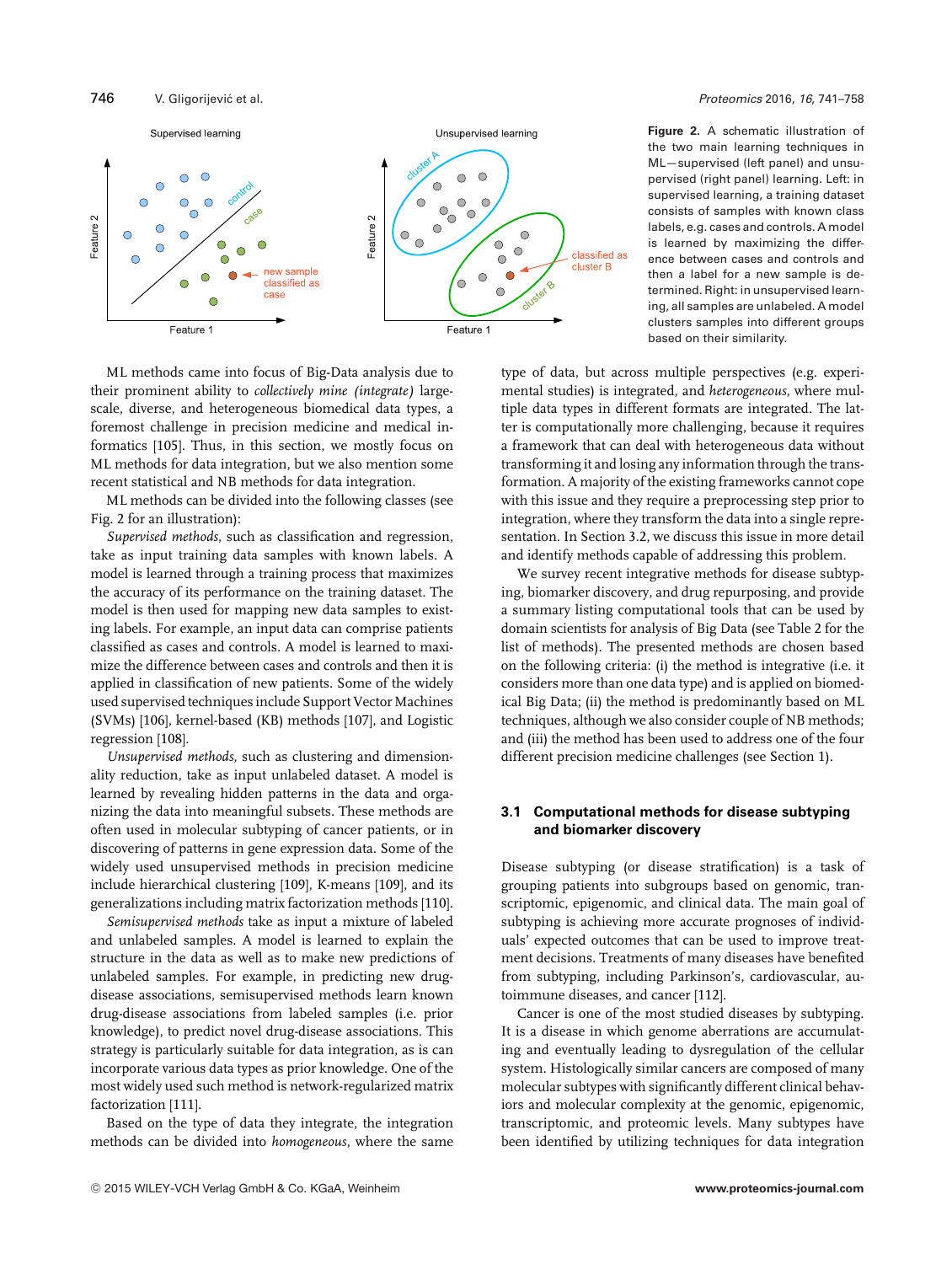| PARADIGM [121]                    | Inference of patient-specific pathways and patient stratification by                                                                                                                                         | Matrix factorization | Unsupervised   |
|-----------------------------------|--------------------------------------------------------------------------------------------------------------------------------------------------------------------------------------------------------------|----------------------|----------------|
| Cluster [124]                     | Cancer patient stratification by integrating copy number variation and<br>integrating DNA copy number variations and mRNA expression data.<br>mRNA expression data                                           | Matrix factorization | Unsupervised   |
| Joint Bayesian factor [129]       | Driver genes identification by integrating mRNA expression and<br>methylation data.                                                                                                                          | Matrix factorization | Unsupervised   |
| JIVE [130]                        | Cancer patient stratification by integrating mRNA expression and miRNA                                                                                                                                       | $\frac{1}{2}$        | Unsupervised   |
| <b>SNF</b> [131]                  | mRNA expression, DNA methylation, and miRNA expression data.<br>Patient subtyping by integrating patient similarity networks constructed<br>expression data.<br>from r                                       | Matrix factorization | Semisupervised |
| NBS [133]                         | Cancer patient stratification by integrating somatic mutation data with<br>molecular networks.                                                                                                               | Matrix factorization | Semisupervised |
| GNMTF[136]                        | mutations by integrating of somatic mutations, molecular networks,<br>Patient stratification, drug repurposing, and identifications of driver<br>drug-target interactions, and drug chemical similarity data | Kernel-based         | Supervised     |
| Joint kernel matrices [138]       | Drug repurposing by integration of drug chemical structures, PPI network,<br>and drug-induced gene expression data.                                                                                          | Kernel-based         | Supervised     |
| PreDR [139]                       | integrating drug chemical structures, drug side-effects, and protein target<br>Drug repurposing and prediction of novel drug-disease associations by<br>structures.                                          | Matrix factorization | Semisupervised |
| MSCMF [140]                       | Drug-target interaction prediction by integrating known drug-target<br>interactions along with multiple drug and target similarities                                                                         | Matrix factorization | Semisupervised |
| DDR [141]                         | Drug-disease association prediction by integrating known drug-disease<br>association along with multiple drug and target similarities.                                                                       | Logistic regression  | Supervised     |
| PREDICT [142]                     | Inference of novel drug indications by integrating multiple drug and target<br>similarities.                                                                                                                 | $\frac{8}{2}$        | Unsupervised   |
| Coupled network propagation [143] | interaction network, as well as drug-gene and gene-disease association<br>Drug-disease network inference by integrating drug, disease, and gene<br>network                                                   | Kolmogorov-Smirnov   | Unsupervised   |
| Network completion [144]          | Drug repurposing by integrating drug-target, drug-disease, and<br>disease-target networks.                                                                                                                   | $\frac{8}{2}$        | Unsupervised   |
| SmirN [145]                       | target gene expression and transcriptional responses to drug compounds.<br>Inference of drug-miRAN network by integrating cancer-related miRNA                                                               | Hyper geometric test | Unsupervised   |
| <b>HGLDA</b> [146]                | Inference IncRNA-disease network by integrating miRNA-disease<br>associations and IncRNA-miRNA interactions.                                                                                                 | Matrix factorization | Semisupervised |
| Regularized NMF [147]             | associations, along with IncRNA and coding gene expression data and<br>Disease causing IncRNA prioritization by integrating IncRNA-disease<br>IncRNA-coding gene-association data.                           | $\frac{8}{2}$        | Unsupervised   |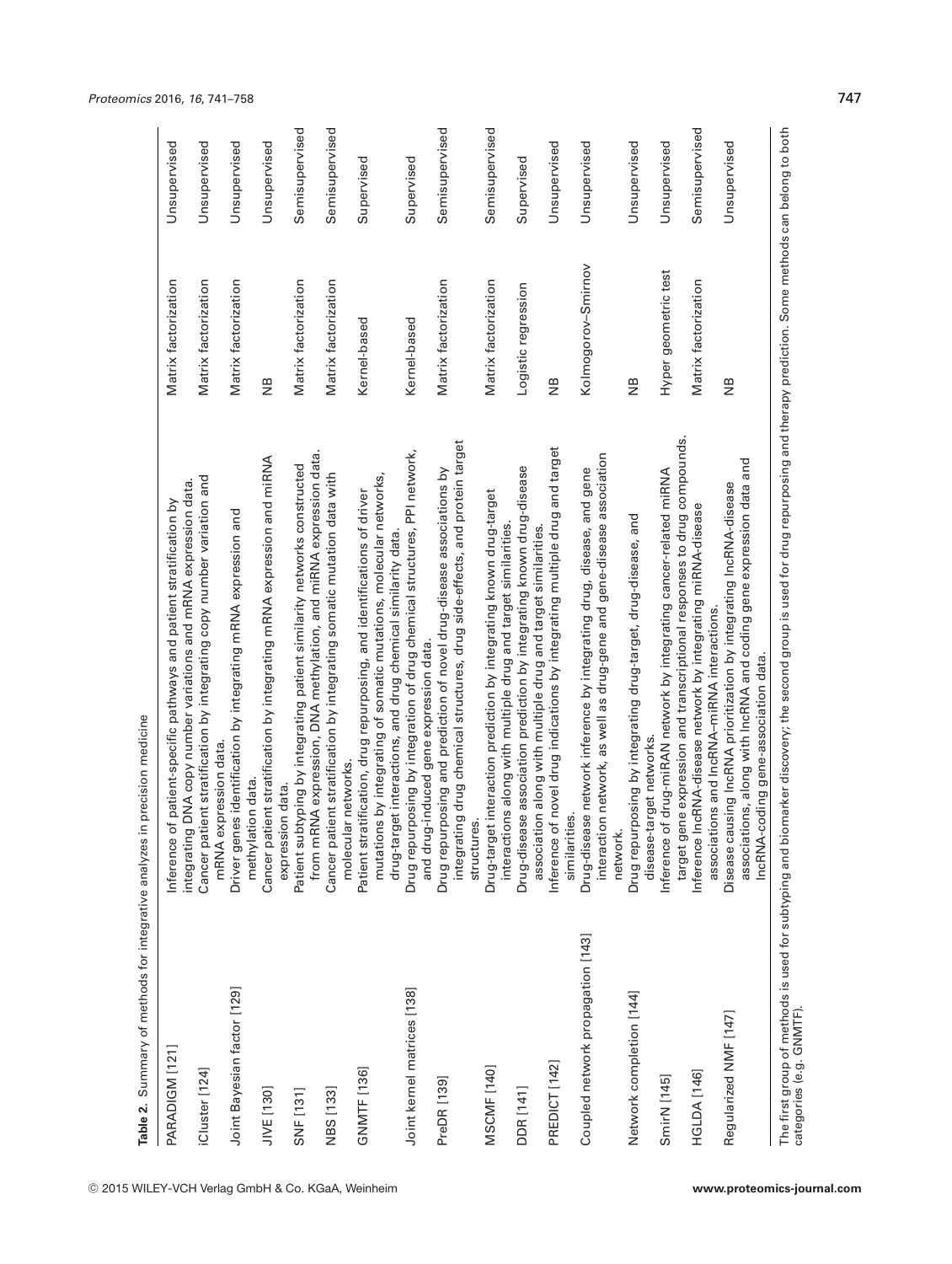for various cancer types, including colon and rectal [113], breast [114], and ovarian cancer [115].

Unsupervised clustering ML methods, such as hierarchical clustering [116], K-means [117], consensus clustering [118], and non-negative matrix factorization [119] have mostly been applied to gene expression data, by comparing expression levels of disease genes across different samples to identify meaningful subgroups. The most recent of such methods propose to divide patients into clinically relevant subtypes by comparing differentially expressed genes (based on normal and cancer tissue samples) [116]. Based on the selected set of differentially expressed genes, they calculate the distance between patients and perform hierarchical clustering [109]. Using mRNA expression data of breast and lung cancer patients, they identified four breast cancer and five lung cancer subtypes with significantly different survival rates. Moreover, instead of identifying individual driver mutations, they identify driver mutation modules for each individual subtype. Namely, by using the PPI (protein-protein interaction) network and by mapping the top 15 most frequently mutated genes of each identified subtype onto the network, they search for an optimally connected subnetwork covering these genes. The identified subnetworks are postulated as driver modules that can serve as new targets for repurposing of known drugs and their combinations [116]. Many other studies have also focused on developing methods for identifying aberrant network modules and pathways by utilizing molecular networks and other omics data. For example, Alcaraz et al. [120] developed KeyPathwayMiner, a method for extraction of aberrant network modules from PPI network by integrating gene expression and DNA methylation data. The authors demonstrated the performance of KeyPathwayMiner on the cancer genome atlas (TCGA) colorectal cancer patients. The method uses heuristic techniques based on *ant colony optimization* to extract maximally connected subnetworks with a certain number of differentially expressed genes in all patients. The resulting subnetworks were shown to be enriched in genes with overactive signaling in colorectal cancer that can be interpreted as potential therapeutic targets. Similarly, Vaske et al. [121] developed PARADIGM, a method for inferring patientspecific altered molecular pathways. The methods also allow for identification of common altered pathways among different patients and thus provide patient subtyping. The authors applied PARADIGM on TCGA gene expression and DNA copy number variations data of glioblastoma multiform patients; based on the significant pathway perturbations, the authors divide patient into four different subgroups with significantly different survival outcome.

However, a majority of recent methods use integrative approaches to combine multiple types of molecular data, such as DNA copy number alteration, DNA methylation, mRNA and protein expression, and molecular interaction data, accounting for different levels of variations among affected individuals and thereby providing more accurate subtyping [122, 123]. For example, Shen et al. [124] developed iCluster, an unsupervised learning framework that can simulta-



**Figure 3.** Illustration of MF-based methods. (A) Matrix factorization of multiple data matrices, *X*i, representing different data types (e.g. mRNA expression, DNA methylation, copy number variation, etc.) over the same number of samples *p*. The matrices are decomposed into a common feature space, represented by matrix *Z*, which is also a cluster indicator matrix; it is used for assigning *p* samples into *k* clusters. Matrices *W*<sup>i</sup> called coefficient matrices are specific to each dataset *i*. (B) Tri-factorization of the data matrix *R* representing relations between two datasets of sizes  $n_1$  and  $n_2$  (e.g. drug-target interactions) into three lowdimensional matrices. Matrices  $G_1$  and  $G_2$  are cluster indicator matrices for the first and second datasets, respectively; matrix  $G_1$  ( $G_2$ ) is used for assigning  $n_1$  ( $n_2$ ) data points to  $k_1$  ( $k_2$ ) clusters. Matrix *S* is the low-dimensional representation of *R*.

neously perform clustering, data integration, feature selection, and dimension reduction of multiple data types. It uses a probabilistic matrix factorization approach to simultaneously decompose data matrices, representing different data types (e.g. DNA methylation, DNA copy number variations, mRNA expression data) over the same number of samples (patients), into a common feature space represented by two low-dimensional matrices (Fig. 3A). Specifically, they decompose the data matrices by simultaneously factorizing each data matrix into a product of two low-dimensional matrices. The dimensionality of the low-dimensional matrices represents the number of cancer subtypes and it is a predefined parameter. The first matrix, also called *the coefficient matrix*, is specific to each data type, while the second matrix, also called *the cluster indicator matrix*, is shared across the decomposition. The second matrix captures the dependencies across the data types, and based on its entries it is used for a single, integrated assignment of tumor samples to clusters (subtypes). The authors applied iCluster on DNA copy number variation and gene expression data to stratify breast and lung cancer patients. After obtaining the probabilistic representation of the low-dimensional, cluster indicator matrix, they assign tumor samples to different subgroups. In both the breast and lung cancer data examples, they identify novel subgroups with statistically different clinical outcomes as a result of combined information from both the data types [124].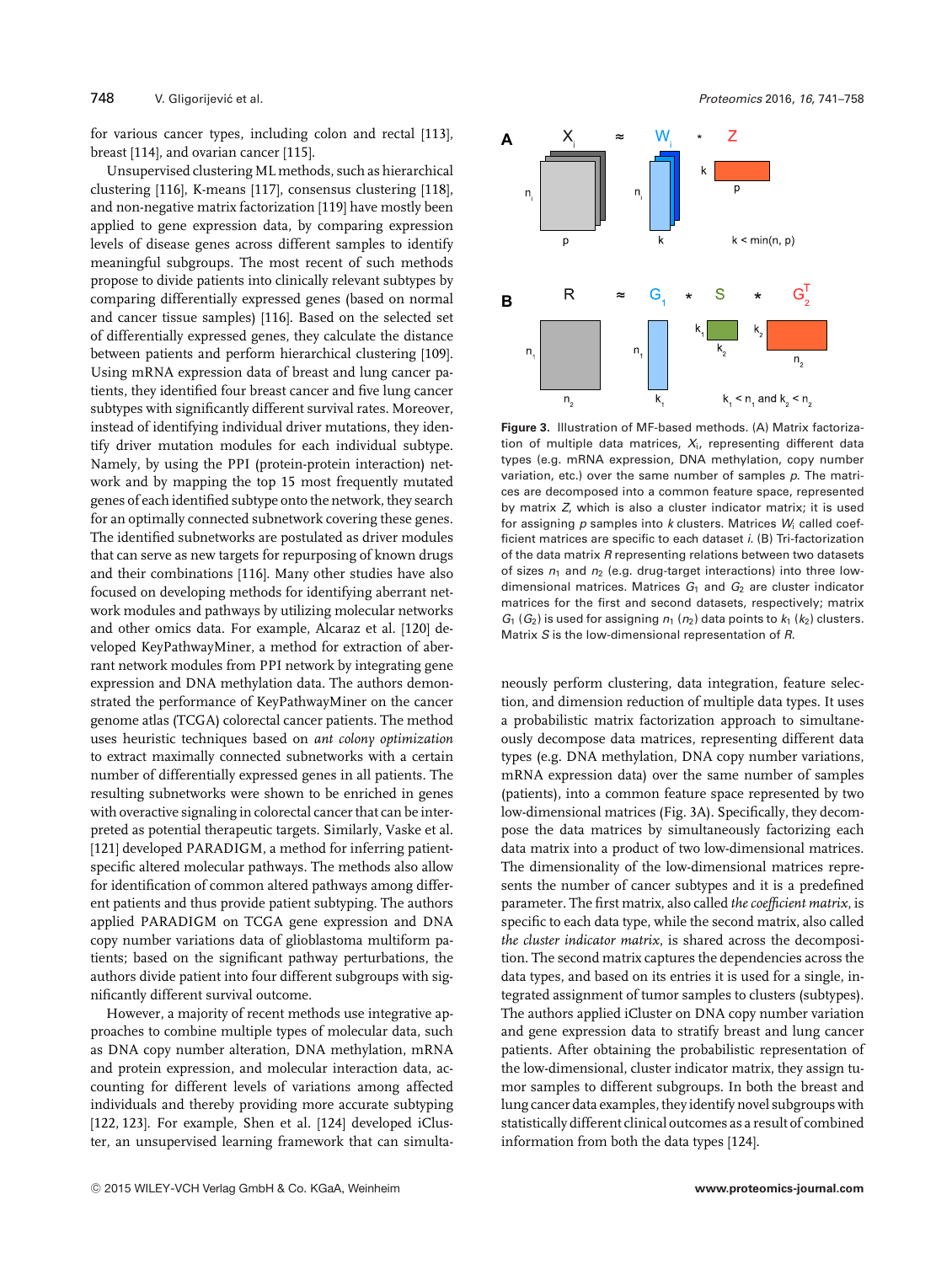iCluster is a widely used tool and it has been applied for subtyping of various cancers. For example, Curtis et al. [125], applied it to breast cancer patients from METABRIC (Molecular Taxonomy of Breast Cancer International Consortium) cohort and identified ten subgroups with significantly different outcomes. Moreover, they reported significant correlation between genome variations and gene expression data and based on that, they discovered novel putative genes for breast cancer [125]. iCluster was also applied on TCGA glioblastoma multiforme (the most common and most aggressive malignant brain tumor) dataset by simultaneous clustering of DNA copy number variation, methylation, and gene expression data [126]. The authors reveal three distinct tumor subtypes of glioblastoma multiforme, as opposed to the four distinct subtypes reported by previous studies that used solely gene expression data [22]. This demonstrates the power of integrative analysis over analyses of single data types in characterizing, classifying, and predicting clinical outcomes of cancer patients.

The first method that deals with detection of contradictory signals across different data types is proposed by Yuan et al. [127]. They propose a Patient-Specific Data Fusion method based on nonparametric Bayesian approach to integrate gene expression and copy number variation data of prostate and breast cancer patients [127]. A Bayesian approach is a statistical ML approach that builds a model of data by constructing conditional dependencies between data variables represented by conditional probabilities. One of the widely used methods for learning conditional probabilities is Markov chain Monte Carlo (MCMC) technique [128]. Unlike other methods, this method successfully detects contradictory signals between different data types arising from different measurement errors. Specifically, a latent variable is assigned to each patient; it measures whether or not the patient's data are concordant (i.e. in agreement) across different data types. This approach allows for contradictory data information to be suppressed in the patient clustering assignment. The biggest drawback of this approach is that it does not scale well with the number of data types and thus, the authors restrict their analysis only on two data types. Namely, the MCMC step is computationally the most intensive and requires around 48 h for a single MCMC chain to complete. Despite this drawback, the authors report a novel subtype of prostate cancer patients with extremely poor survival outcome [127].

To further take into account data inconsistency across data types, iCluster was further generalized by Ray et al. [129] by introducing Bayesian joint factor model built upon iCluster framework. Namely, instead of having a single cluster indicator matrix common for all data types, they further decompose it into shared and data-specific matrix components. Specifically, the cluster indicator matrix is represented as a sum of data type-specific and common low-dimensional feature matrices. The common and specific low-dimensional matrices are learned jointly via simultaneous decomposition of all data matrices. This generalization was shown to be particularly useful for joint analysis of multiplatform genomic

data, as it allows more flexibility in the decomposition of distinct data types. Moreover, the authors reported better performance of their model compared to iCluster, because unlike iCluster, that enforces all tumor samples to be included into the clustering procedure, the proposed model can selectively choose between more and less correlated samples across data types when performing clustering assignment. The authors demonstrated their method on TCGA gene expression, copy number variation, and methylation data of ovarian cancer patients, particularly for uncovering key driver genes in ovarian cancer [129]. Similarly, Lock et al. [130] introduced JIVE (Joint and Individual Variation Explained), a method which instead of having the same coefficient matrices for shared and dataspecific components proposed a model with different coefficient matrices corresponding to joint and data-specific components capturing low-dimensional joint variations across data types, as well as variations specific to each data type. With this extension, JIVE performed a better characterization of tumor subtypes, as well as a better understanding of the biological interactions between different data types [130].

To overcome scalability drawbacks of the previous ML clustering methods that operate with high-dimensional gene x patient matrices, Wang et al. [131] proposed an NB method that integrates data represented by patient x patient matrices. This method, called Similarity Network Fusion (SNF), combines mRNA expression, DNA methylation, and microRNA expression data for the same set of cancer patients. First, for each data type, it constructs a weighted network of patients, with nodes being patients and weighted links being similarities between patients. The similarities are computed based on their gene profiles for a particular data type. Second, it normalizes weights of each network by taking into account the networks from all data types. Finally, it fuses all the networks into a single network by performing a diffusion of information within each network and across different networks. After the convergence of the diffusion process, the authors use a spectral clustering method [132] on the final fused network to group patients into clusters. Unlike the previous methods, SNF is more scalable. Namely, instead of processing largescale matrices constructed over a large number of genes, SNF method fuses much smaller matrices representing networks constructed over patients (i.e. samples), which makes the convergence faster. SNF is shown to be robust to noise and when applied on five different cancer types from TCGA database, it was shown to be effective in prediction of patient survival outcomes [131].

A majority of studies are based on analyzing mRNA expression data from RNA sequencing and microarrays, and DNA copy number alteration data. Because of noisiness of these data, the patient stratification studies for cancer types often do not produce patient subgroups that agree well with any clinical, or survival data [113]. To overcome these shortcomings, Hofree et al. [133] recently proposed the use of somatic mutation data as a new source of information for cancer patient stratification. However, highly heterogeneous somatic mutation profiles between different patients make the use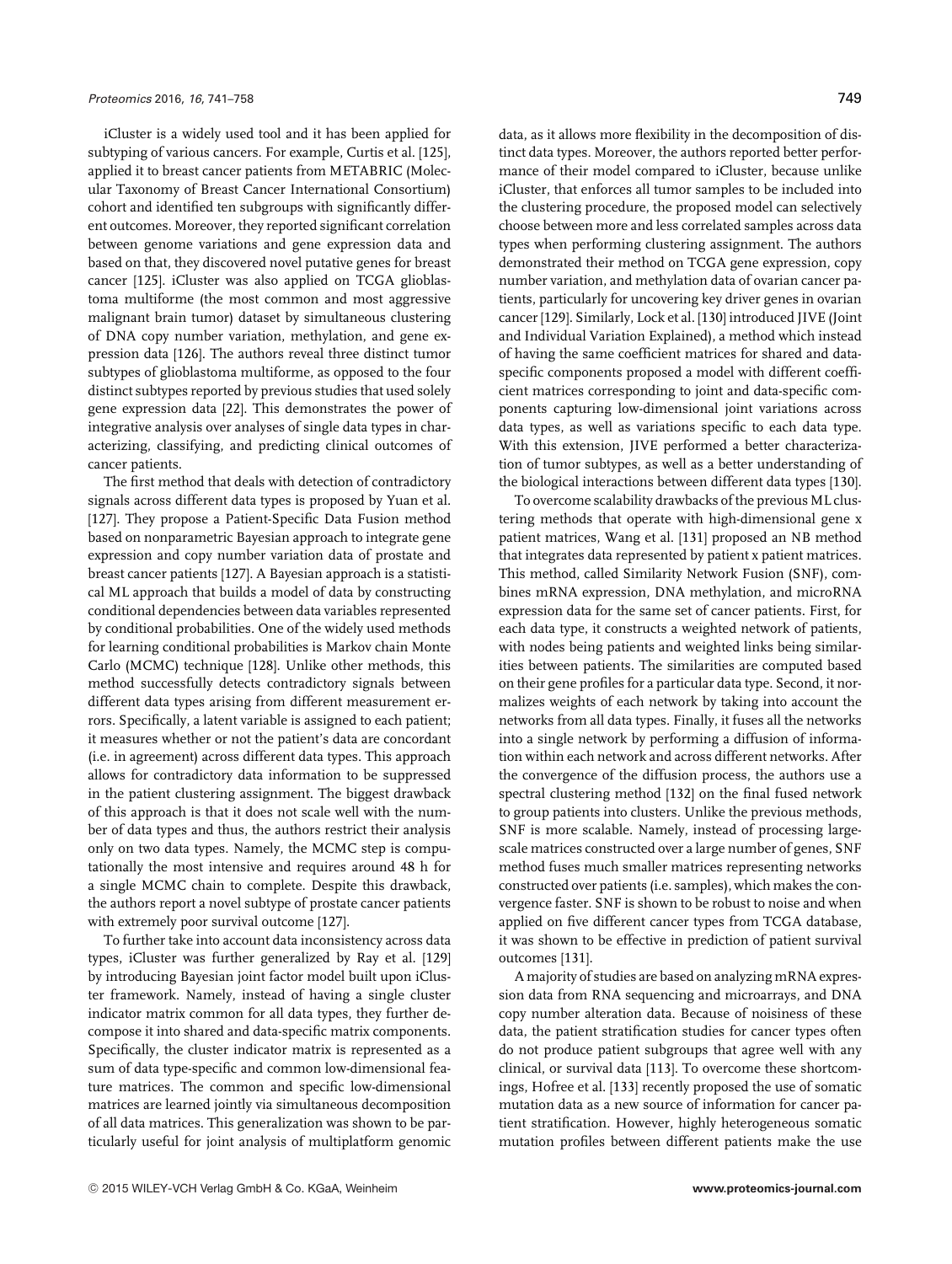of somatic mutations for patient stratification into subtypes much harder [115, 133, 134]. Namely, two clinically identical tumors rarely have a large set of common mutated genes. Moreover, very few genes are frequently mutated across tumor samples. However, despite this genetic diversity between tumor samples, the perturbed pathways are often similar [134]. Therefore, Hofree et al. [133] proposed to address this problem by integrating somatic mutations with molecular networks that contain pathways. Their method, called NB Stratification (NBS), is based on network-regularized nonnegative matrix factorization [135]. Namely, they factorize patient-gene binary matrix, encoding patients' somatic mutation profiles, into a product of two low-dimensional, nonnegative matrices; the second of which being the cluster indicator matrix. The non-negativity constraint provides an easier interpretation of clustering assignment of tumor samples. They further incorporate molecular networks into the clustering procedure by constraining the construction of the cluster indicator matrix to respect the local network connectivity. This semisupervised approach uses molecular networks as prior knowledge about clusters, ensuring that the patients are grouped not only based on the similarity of their somatic mutation profiles, but also on the proximity of their mutated genes in the molecular network. Using the consensus clustering method [118] applied on the final cluster indicator matrix, the authors stratify patients into different subgroups. The method was applied on ovarian, uterine, and lung cancer patients from TCGA database, and it yielded cancer subtypes with different clinical outcomes, response to therapies, and tumor histologies.

MF-based methods are promising for mining heterogeneous datasets. These methods have a potential to incorporate any number and type of heterogeneous data and to perform comprehensive analyses. We recently made a step toward this goal and extended the NBS method to incorporate drug data into the framework [136]. Unlike the previous, our method is more comprehensive because it can simultaneously perform three tasks: cancer patient subtyping, drug repurposing, and biomarker discovery (driver gene identification). We used Graph-regularized Non-negative Matrix Tri-Factorization (GNMTF) [111] (see Fig. 3B for an illustration) approach to integrate somatic mutation profiles of ovarian cancer patients, molecular networks, drug-target interactions, and drug chemical similarity data. We simultaneously tri-factorize patient-gene and drug-target matrix by sharing common low-dimensional matrix factors representing cluster indicator matrices. We compute three different cluster indicator matrices used for clustering assignment of genes, patients, and drugs, respectively. The computation of the gene cluster indicator matrix is constrained by connectivity of integrated molecular network, whereas the computation of the drug cluster indicator matrix is constrained by drug chemical similarities. The integrated network is composed of three different molecular networks, namely PPI, genetic, and metabolic interaction networks. Given that GNMTF is both a coclustering and dimensionalityreduction approach, we use GNMTF to perform the following three tasks: (i) we use the patient cluster indicator matrix to stratify ovarian cancer patients into different subgroups with different clinical outcomes; (ii) we use the gene cluster indicator matrix to uncover gene modules enriched in driver mutations and postulate new genes as drivers of tumor progression; and (iii) we use the matrix completion property of the drug-target matrix to predict novel drug-target interactions and discover new drug candidates that can be repurposed to treat ovarian cancer patients.

# **3.1.1 Challenges and open questions**

Identification of disease subtypes has been shown to be both data and method dependent. Moreover, there is no consensus in the literature about the number of subtypes of a particular cancer type. Depending on the methods and data types they use, different studies report different numbers of subtypes of a particular cancer type (e.g. breast cancer). Also, unsupervised methods require the number of subtypes to be predetermined. Determining the number of subtypes is not a straightforward task and different approaches can be used to discover the correct number of clusters in the data. For example, iCluster uses a cross-validation technique [124], while NBS determines the number of subtypes based on the stability of the consensus clustering [133]. Furthermore, there is an urgent need for a reference dataset that should be used in future studies for systematic evaluation and comparisons of methods.

Moreover, many of the above-mentioned integrative methods for subtyping are incapable of simultaneously considering different data types. For example, SNF method can only integrate data types given by continuous variables (e.g. mRNA expression levels), as they can be easily used for construction of similarity networks. However, SNF cannot incorporate somatic mutation profiles, as it cannot construct a similarity network from highly heterogeneous somatic mutation profiles. Namely, due to the small overlap between somatic mutation profiles across different patients, it is difficult to define a proper similarity measure between patients. Approaches such as NBS and GNMTF are more convenient for integration of somatic mutation profiles. Very few studies integrate somatic mutation data with mRNA and methylation data, due to the difficulty in integrating binary with continuous data types [137].

A proper normalization of different data types is another issue in integrative data analyses. If not properly accounted for, it often results in cases where the largest dataset wins. Unlike iCluster, JIVE properly takes into account the data normalization problem [130].

# **3.2 Computational methods for drug repurposing and personalized treatments**

Various computational methods for drug repurposing have been proposed and they can be classified under different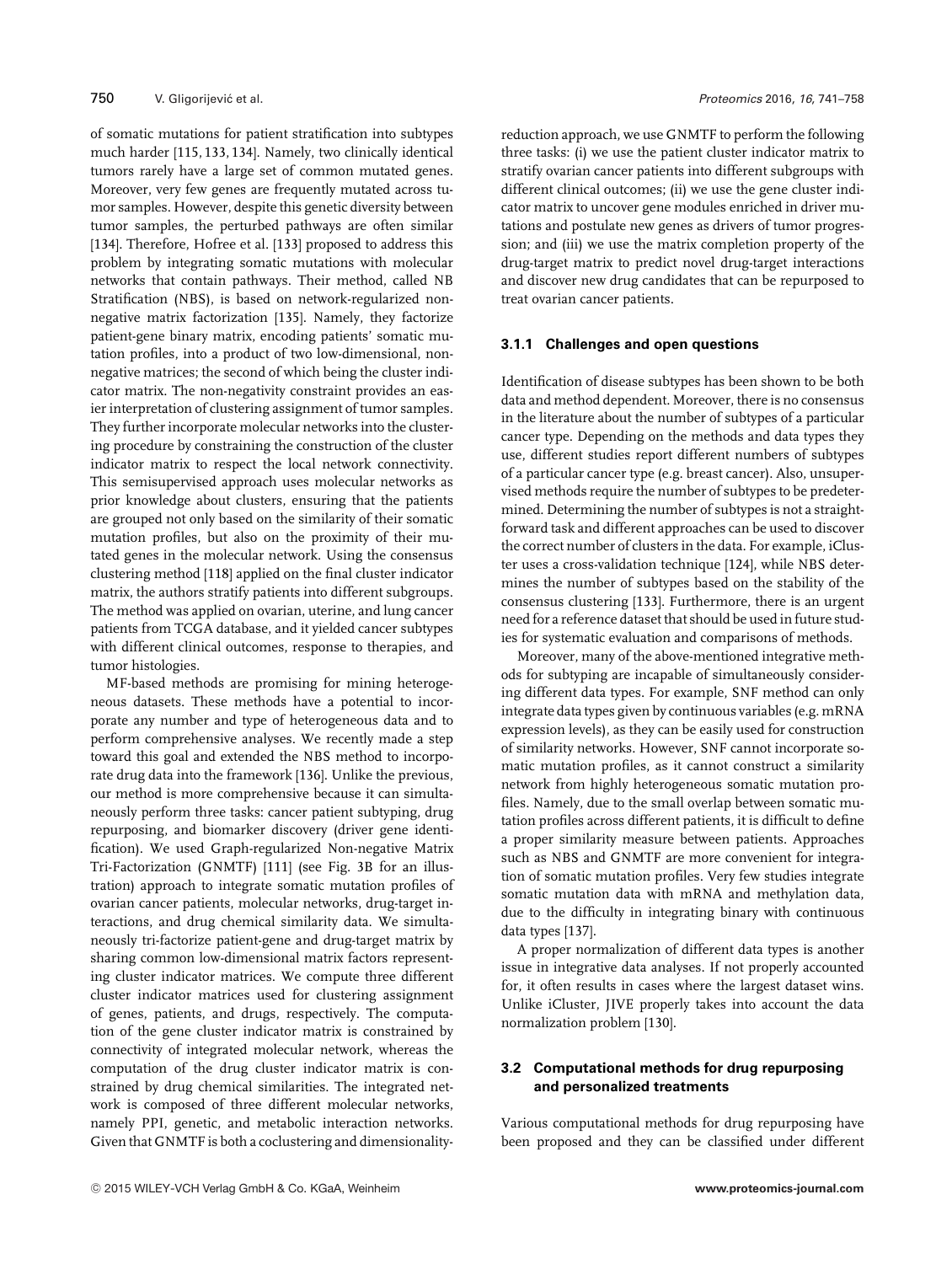criteria. For example, from the data viewpoint, Dudley et al. [148] suggested classification into *drug-based* and *disease-based* methods. The first group of methods uses some notion of similarity between drugs (e.g. chemical similarity [149], similarity between gene expressions induced by drug actions [74], or drug side-effect similarity [150]) to group drugs and infer a novel drug candidate for repurposing from the group that can perform the same action as other drugs in the group. The second group of methods uses similarities between diseases (e.g. phenotype similarity [151], or similarity between disease symptoms [152]) to group diseases and to infer a novel drug for repurposing by expanding known associations between the drug and some members of the group to the rest of the group. Other approaches use *target-based* similarities [153], i.e. protein sequence similarity [154], or 3D structural similarity [155], to infer novel drugs. On the other hand, all three approaches can be classified as *similarity-based approaches* [153]. They often use either machine-learning, or NB methods in the drug inference process. Other computational approaches include *molecular docking simulation* approaches that deal with prediction of a binding place of a drug within protein 3D structure [156]. However, the biggest limitations of these methods are the lack of knowledge of 3D structures for many protein targets and extensive computational costs for testing a single drug-target interaction.

A full review of similarity-based and molecular docking approaches for single data type analyses is beyond the scope of this article and we refer the reader to recent review articles by Li et al. [157] and Ding et al. [153]. Here, we focus on integrative methods capable of integrating various similarities from different data types containing complementary information, such as pharmacological, chemical, genetic, and clinical data. Namely, due to heterogeneity and complexity of many diseases characterized with different subtypes, drugs are not always equally efficient in treatment of the same disease. Thus, the overarching goal of precision medicine is to take into account molecular diversity between individuals when diagnosing patients and prescribing drugs specific to each individual [158]. With the Big-Data initiative (see Section 2), integrative computational approaches have started attracting more attention due to their ability to address this goal.

For example, Napolitano et al. [138] used a KB method [106] to integrate drug chemical similarity, PPI network, and druginduced gene expression data after a patient treatment. Each data are represented by a kernel matrix in a drug-centered feature space. Particularly, the three kernel matrices represent drug–drug similarities based on: (i) drug chemical structures from DrugBank; (ii) proximity of their targets in the PPI network; and (iii) correlations between gene profiles under the drug's influence retrieved from CMap database. After combining these kernel matrices into a single kernel matrix, the authors applied an SVM, a supervised ML method for classification. They trained the SVM on the existing drug classification achieving 78% of classification accuracy and they used the top scoring misclassified drugs as new candidates for repurposing [138]. A similar approach was used

by Wang et al. [139], who developed a PreDR (Predict Drug Repurposing) method where drug-centered kernel matrices represent: (i) drug chemical similarities obtained from Pub-Chem database; (ii) target (protein) sequence similarities retrieved from KEGG BRITE and DrugBank; and (iii) drug sideeffect similarities for SIDER database. The disease-centered kernel matrix represents disease similarities measured by their semantic similarity of disease phenotypes retrieved from OMIM database. The authors trained the SVM classifier on the combined kernel matrix and reported accuracy in identifying novel drug-disease interactions.

Zheng et al. [140] developed an integrative framework called Multiple Similarities Collaborative Matrix Factorization (MSCMF) for drug-target prediction. It takes as an input a matrix representing drug-target interactions, as well as multiple matrices representing different types of similarities between drugs and targets constructed from various databases. MSCMF projects drugs and targets into a common low-dimensional feature space by factorizing the drug-target matrix into a product of two low-dimensional matrices representing drug and target low-dimensional feature vectors, respectively. The computation of low-dimensional matrices of drugs and targets is done in a semisupervised manner by constraining their values to be consistent with drug–drug and target–target similarity matrices, respectively. Namely, the similarity between two drugs is approximated by the inner product of their corresponding feature vectors. The same is applied on target feature vectors. The authors mathematically formulated the factorization condition and constraints within the same objective function, which they minimize by applying the Alternating Least Squares algorithm [159]. After convergence, they reconstructed the drug-target matrix from the obtained low-dimensional matrices (i.e. from matrix completion) and extracted new, previously unobserved entries representing predicted drug-target interactions. MSCMF is shown to perform better than the previous state-of-the-art methods for drug-target prediction. Moreover, the big advantage of MSCMF over the previous methods is the fact that it can integrate similarities from multiple data sources over the same set of drugs or targets and estimate their influence onto the quality of the drug-target prediction.

Similar to MSCMF, Zhang et al. [141] proposed drug-disease repositioning, a semisupervised, matrix trifactorization-based framework for novel drug-disease association prediction. It takes as input known drug-disease associations, as well as multiple drug and multiple disease similarity networks and generates new drug-disease associations. In particular, it constructs three drug similarity matrices based on their chemical structures, side effects, and target proteins and three disease similarity matrices based on their phenotypes, Disease Ontology, and disease genes. The predicted associations are validated in clinical trial databases. Unlike MSCMF, drug-disease repositioning factorizes drugdisease associations into a product of three low-dimensional matrices, where the first and the last matrices can be interpreted as cluster assignment matrices of drugs and diseases,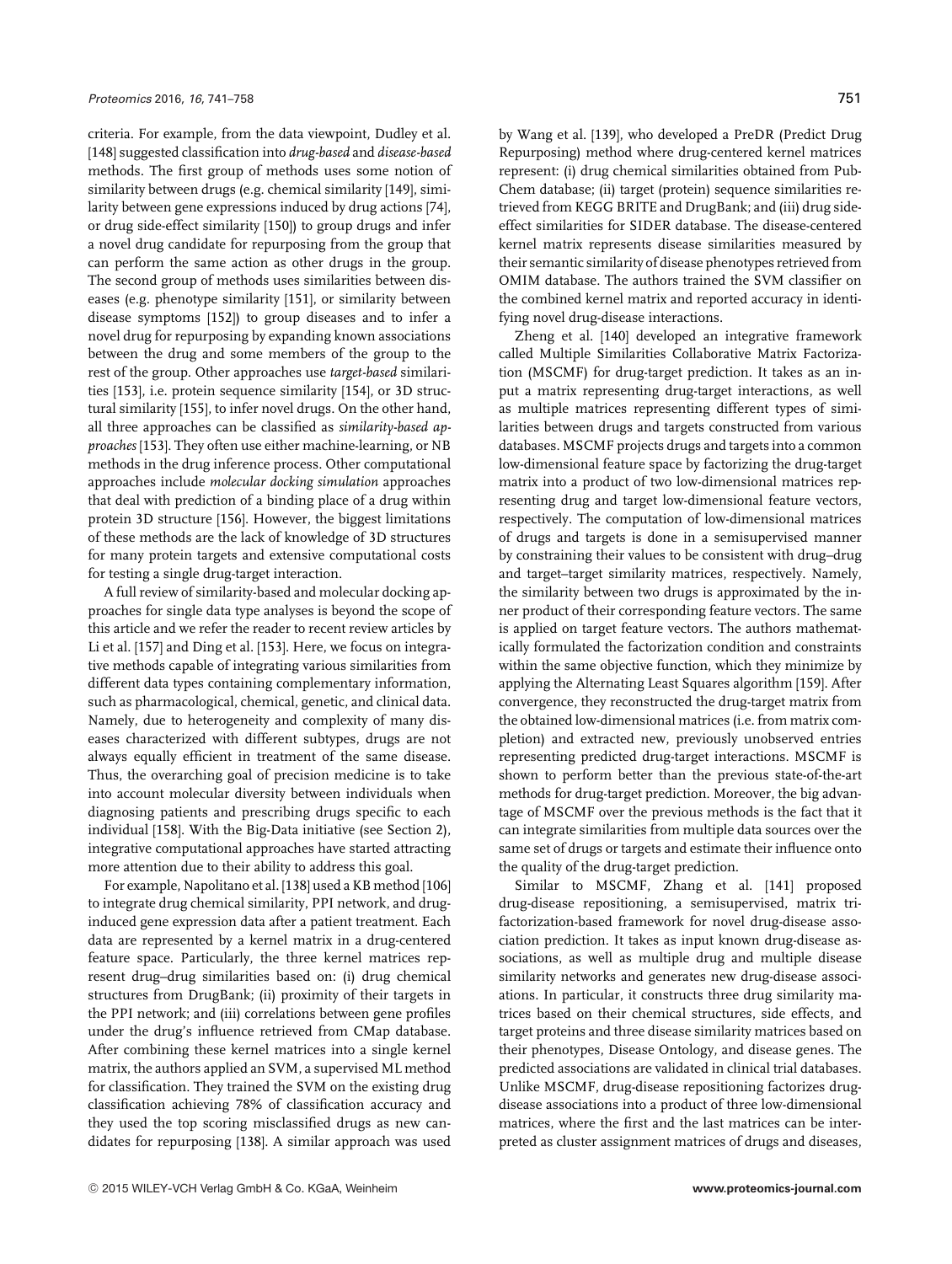respectively. These matrices can be used to identify subgroups of highly correlated drugs and diseases, thus providing additional insights into drug repurposing by identifying a group of similar drug candidates that can be used in clinical trials.

Gottlieb et al. [142] developed a supervised method, called PREDICT (PREdicting Drug IndiCaTions). First, it computes drug–drug and disease–disease similarity measures from five and six different drug and disease data sources, respectively. Second, based on these similarities, it constructs an overall similarity for each drug-disease pair. Finally, based on the drug-disease similarity, it trains a logistic regression classifier on correctly classifying known drug-disease associations. The authors demonstrated a great accuracy of PREDICT in identifying novel indications of drugs with area under the ROC curve [160] of 0.92. Moreover, they propose PREDICT as a general framework that can be used in future personalized drug treatments by incorporating gene expression data of disease patients into the framework.

All previous methods use either supervised, or semisupervised strategy in predicting drug-target, or drug-disease associations and thus, they require a gold standard (i.e. a set of known associations) to train their models. For many specific diseases, that dataset is unknown, or incomplete, which makes the use of the methods more difficult. To overcome this, Huang et al. [143] proposed a completely unsupervised integrative method that can infer drug-disease associations without any prior associations. They used coupled network propagation [161] on drug–drug chemical similarity, disease– disease phenotype similarity, and gene–gene coexpression similarity homogeneous networks, connected by drug-gene and gene-disease heterogeneous networks. They applied their method on data for prostate and colorectal cancer patients. They identified top scoring drugs predicted to be used in treatment of these groups of patients. Another unsupervised, NB method for heterogeneous network integration and drug repurposing was introduced by Daminelli et al. [144]. They predicted novel drug-target associations by completing incomplete bi-cliques in the integrated drug–target–disease network. They demonstrate the power of their method by predicting novel drugs for cardiovascular and parasitic diseases, as well as by predicting novel drugs for cancer-related kinases. For other NB methods for drug repurposing, we refer a reader to a recent review paper by Wu et al. [162].

Noncoding RNAs, in particular microRNAs (or miRNAs) and long noncoding RNAs (lncRNAs), have recently started attracting attention due to their involvement in various diseases, including cancer and autoimmune disorders [163] and thus, have been proposed as potential biomarkers [146, 164] and drug targets [165, 166]. Due to large collections of transcriptional and drug data being available, new computational methods for identification of miRNAs as potential drug targets have recently been proposed. For example, Jiang et al. [145] proposed a framework for construction of a network, SMirN, of interactions between small drug molecules (compounds) and miRNAs using data from different human cancers. Specifically, they used transcriptional responses to compounds and differentially expressed miRNA target genes in 23 different human cancers. For each miRNA, they partitioned their target genes into GO modules, and for each GO module they evaluated the association between its differentially expressed target genes and the transcriptional response to the compound by using Kolmogorov–Smirnov test. If these associations are confirmed for a significant number of GO modules of a particular miRNA, then the authors hypothesized a link between the miRNA and the corresponding drug compound. They analyzed the SMirN network and separately grouped miRNAs and compounds into modules, based on which they infer novel potential miRNA targets, as well as novel drug compounds that can be used in drug repurposing for cancer therapy. Chen [167] developed a novel model of HyperGeometric distribution for lncRNA-Disease Associations inference. The model integrates known miRNA-disease associations and lncRNA–miRNA interactions and without a gold standard dataset, it infers a network of lncRNA-disease associations with AUC of 0.76 in the leave-one-out cross-validation. Based on the top 19 predicted associations, they reported novel lncRNAs involved in breast, lung, and colorectal cancer that can be used as novel biomarkers for diagnosis of these cancers. A more sophisticated integrative method, based on non-negative matrix factorization, was recently proposed by Biswas et al. [147]. They factorize lncRNA-disease association matrix into a product of two non-negative, low-dimensional matrices specific to lncRNAs and diseases, respectively. The non-negativity of the obtained, low-dimensional matrices allows for easier extraction of lncRNA and disease subgroups in the data. They can also be interpreted as cluster assignment matrices for lncRNAs and diseases, respectively. The factorization of the lncRNA-disease association matrix was done in a semisupervised way, by constraining the construction of the low-dimensional matrices with additional data, including coding gene and lncRNA expression data, as well as lncRNAcoding gene-association network. The authors identified several biologically relevant lncRNA and disease groups. Based on the membership scores in the lncRNA low-dimensional matrix, they ranked disease causing lncRNAs for each particular disease. They identified a prominent group of lncRNAs associated with heart diseases, as well as a group of lncRNAs strongly associated with neurological disorders that can be used in future experimental testing as biomarkers of these disorders.

#### **3.2.1 Challenges and open questions**

Many of the methods presented in this section require different data types to be represented in common feature space. For example, KB methods (e.g. PreDR) require the matrices of all data types to be constructed over the same set of entities (e.g. drugs or diseases). This often requires transforming the data that may lead to information loss. On the other hand, MF-based methods (e.g. MSCMF) can handle these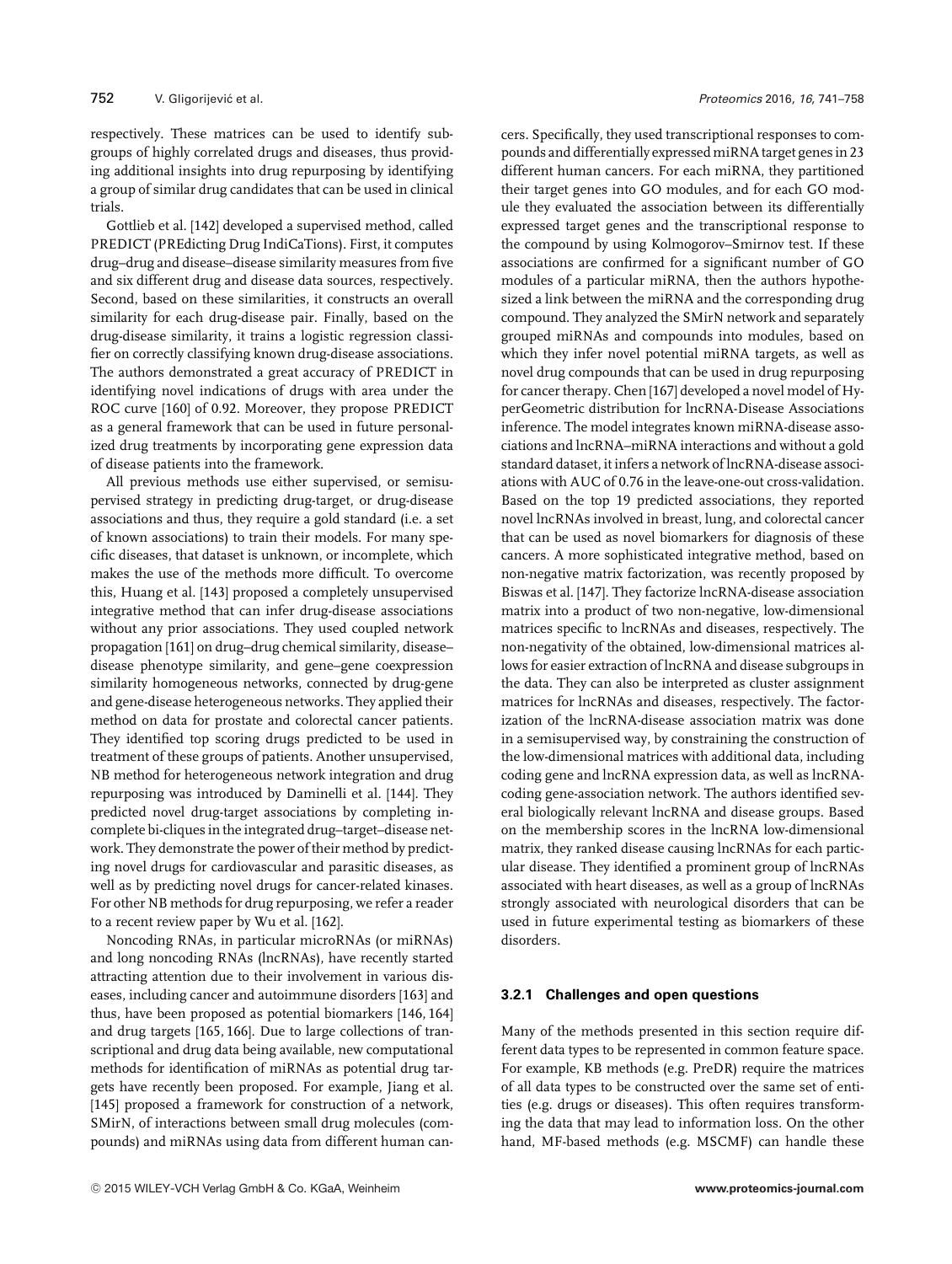heterogeneous data without any data transformation and thus, without any information loss. Also, many methods require choosing an appropriate similarity measure to integrate various data types. This is not always a straightforward task and different measures may results in different final conclusions. Similar to the methods described in Section 3.1, the methods for drug-target (and drug-disease) prediction and drug repurposing are lacking a reference corpus of data for comparing their performances.

# **4 Challenges and perspectives**

As presented in Section 2, biomedical data are increasingly becoming available and dealing with their "three V" components will impose many challenges and open questions. For example, in addressing Big Data's volume (i.e. high dimensionality), many dimensionality-reduction techniques have been devised, reviewed in Sections 3.1 and 3.2. However, they are all computationally intensive on large-scale datasets and devising techniques that are both efficient and accurate in revealing hidden substructures in them is still an open question. One of the possible solutions to addressing this question might be Topological Data Analysis methods (TDAs) [168, 169]. TDAs use mathematical concepts developed in algebraic topology. TDAs analyze Big Data by converting them into low-dimensional geometric representations from which they extract shapes (patterns) and obtain insight into them. These methods have been shown to be more efficient in finding substructures in large-scale datasets than standard methods, such as clustering, or principal component analysis methods. Moreover, they succeed in finding hidden structures in the data that standard methods failed to discover [169].

Dealing with Big Data's velocity (i.e. coping with its growth over time) is particularly challenging and poorly addressed in the literature on precision medicine. One of the possible future directions in addressing this challenge is the utilization of so-called "anytime algorithms" [170] that can learn from streaming data (e.g. time-dependent Bayesian classifiers) [171] and that still return a valuable result if their execution is interrupted at any time. Moreover, in the future, we will have access to more and more time series data. At the moment, such times series are either preprocessed to find patterns, e.g. time series of expression data are either used to find genes with time-correlated expression (coexpression network), or used to study the effect of drugs on short time scales by differential expression analysis. With the increasing number of measured features and the increasing time span of the measurements, a key challenge will be to find a data integration model that will directly mine time series measurements for which the time spans and frequencies of measurements vary greatly.

The Big Data's variety (i.e. heterogeneity) has been addressed by many methods as presented in Section 3.2. MF-

based methods are promising for mining heterogeneous datasets. Although GNMTF is a versatile data integration framework [136], its computational complexity increases with the number of data types to be integrated. Thus, integrating large numbers of heterogeneous data types within the MFbased framework necessitates novel algorithmic improvements. Extracting the complementary information conveyed in data of different formats and types is another challenge that is partially addressed by the presented integrative methods. For example, proteomics data have been shown to be a good complement to other omics data. Namely, many studies have confirmed that proteins having physical interactions in a PPI network are more likely to have correlated coexpression profiles of their corresponding genes [172]. On the contrary, protein physical interactions are less likely to coincide to genetic interactions of their corresponding genes [173]. Thus, integrating genetic interaction network with PPI network and other molecular networks has been shown to be beneficial in many biological problems [133, 136, 174].

Moreover, many data types including exposomic and metagenomic data are yet to be analyzed and their integration with other data will be a focus of future studies. For example, much of an individual's health data, such as demographic data, personal and family medical history, vaccination records, laboratory tests, and imaging results are systematically being collected and stored in Electronic Health Records (EHR). EHR data are increasingly becoming available for academic research purposes and they present numerous computational challenges that are yet to be addressed. Two major computational challenges include developing algorithms for: (i) individual *phenotyping* (i.e. annotating patient records with disease conditions) [175] and (ii) integration of EHR data with omics data for better understanding of disease mechanisms and treatments [176]. The biggest obstacles of the first challenge are nosiness and incompleteness of the EHR data that need to be properly taken into account. On the other hand, the biggest obstacles of the second challenge are heterogeneity and different format types of EHR and genomic data. Some steps toward addressing these challenges have been made [175, 176], but developing methods that can overcome these obstacles are yet to come.

Finally, while we focus on the four challenges of precision medicine, big data integration also opens novel opportunities in bioinformatics and in other data sciences. For example, it can be used to reprocess raw data in a more coherent way, or with novel research questions in mind [177].

*This work was supported by the European Research Council (ERC) Starting Independent Researcher Grant 278212, the National Science Foundation (NSF) Cyber-Enabled Discovery and Innovation (CDI) OIA-1028394, the ARRS project J1-5454, and the Serbian Ministry of Education and Science Project III44006.*

*The authors have declared no conflict of interest.*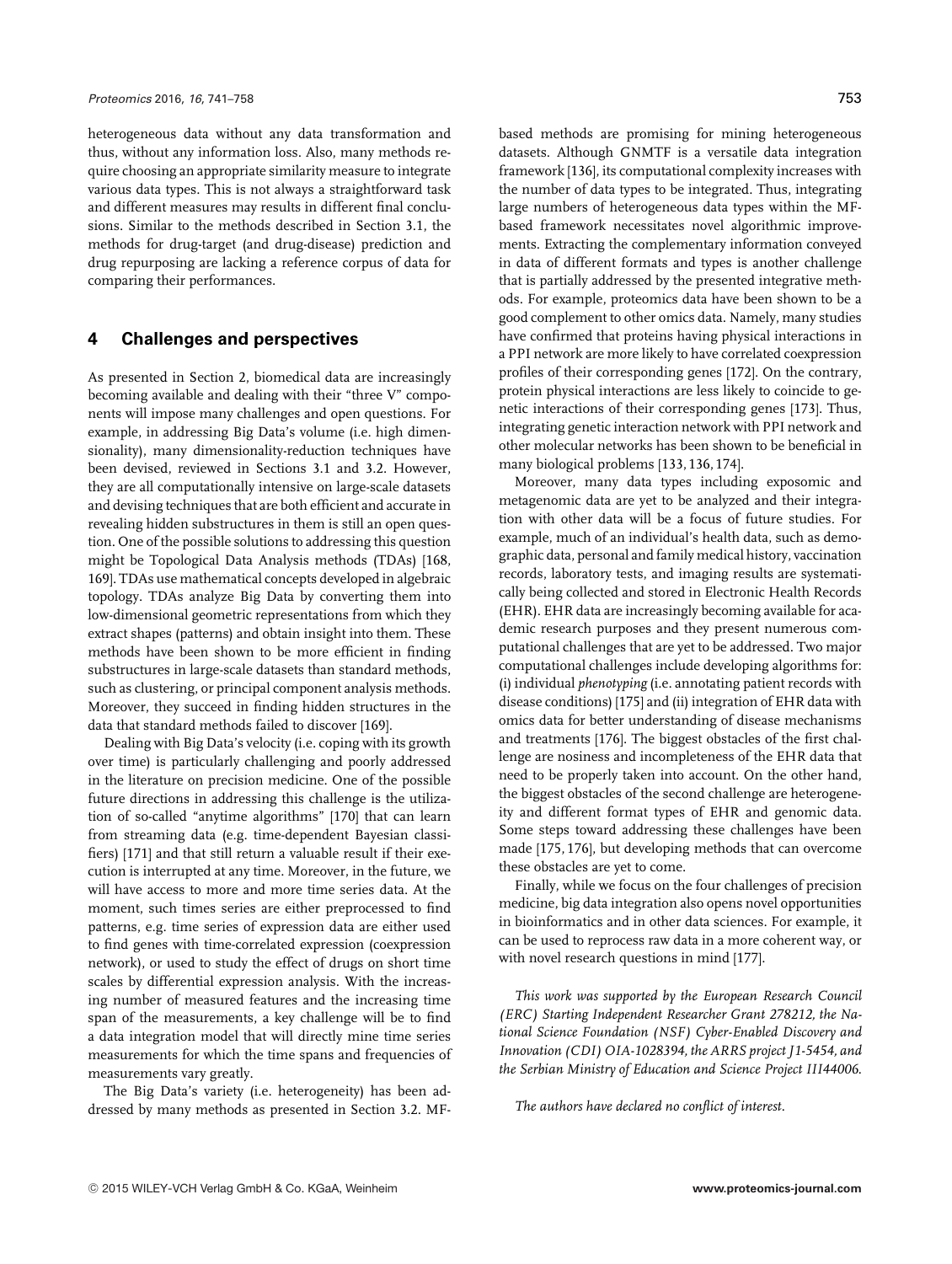754 V. Gligorijevic et al. ´ *Proteomics* 2016, *16*, 741–758

#### **5 References**

- [1] Hood, L., Friend, S. H., Predictive, personalized, preventive, participatory (p4) cancer medicine. *Nat. Rev. Clin. Oncol.* 2011, *8*, 184–187.
- [2] Mirnezami, R., Nicholson, J., Darzi, A., Preparing for precision medicine. *N. Engl. J. Med.* 2012, *366*, 489–491.
- [3] Table of blood group systems v4.0. International Society of Blood Transfusion, Amsterdam 2014.
- [4] Smits, J., De Meester, J., Persijn, G., Claas, F., Vanrenterghem, Y., Long-term results of solid organ transplantation. Report from the eurotransplant international foundation. *Clin. Transplant.* 1995, 109–127.
- [5] Takemoto, S., Terasaki, P. I., Cecka, J. M., Cho, Y. W., Gjertson, D. W., Survival of nationally shared, hla-matched kidney transplants from cadaveric donors. *N. Engl. J. Med.* 1992, *327*, 834–839.
- [6] Thorogood, J., Persijn, G. G., Schreuder, G. M., Zantvoort, F. A. et al., The effect of hla matching on kidney graft survival in separate post-transplantation intervals. *Transplantation* 1990, *50*, 146–149.
- [7] Mitsuishi, Y., Terasaki, P., HLA matching effect on five-year graft survival and half-life in the cyclosporine era. *Kidney Int.* 1992, Suppl *38*, S172–S175.
- [8] Beyer, M. A., Laney, D., *The Importance of 'Big Data': A Definition*, Gartner, Stamford, CT 2012.
- [9] International Human Genome Sequencing Consortium, I. H. G. S. et al., Finishing the euchromatic sequence of the human genome. *Nature* 2004, *431*, 931–945.
- [10] McDermott, J. E., Wang, J., Mitchell, H., Webb-Robertson, B. J. et al., Challenges in biomarker discovery: combining expert insights with statistical analysis of complex omics data. *Expert Opin. Med. Diagn.* 2013, *7*, 37–51.
- [11] Kato, H., Takahashi, S., Saito, K., Omics and integrated omics for the promotion of food and nutrition science. *J. Tradit. Complement. Med.* 2011, *1*, 25–30.
- [12] Cho, I., Blaser, M. J., The human microbiome: at the interface of health and disease. *Nat. Rev. Genet.* 2012, *13*, 260–270.
- [13] Yuan, Y., Failmezger, H., Rueda, O. M., Ali, H. R. et al., Quantitative image analysis of cellular heterogeneity in breast tumors complements genomic profiling. *Sci. Transl. Med.* 2012, *4*, 143–157.
- [14] Kumar, V., Gu, Y., Basu, S., Berglund, A. et al., Radiomics: the process and the challenges. *Magn. Reson. Imaging* 2012, *30*, 1234–1248.
- [15] Lambin, P., Rios-Velazquez, E., Leijenaar, R., Carvalho, S. et al., Radiomics: extracting more information from medical images using advanced feature analysis. *Eur. J. Cancer* 2012, *48*, 441–446.
- [16] Ahrens, M. B., Orger, M. B., Robson, D. N., Li, J. M., Keller, P. J., Whole-brain functional imaging at cellular resolution using light-sheet microscopy. *Nat. Methods* 2013, *10*, 413– 420.
- [17] Mardis, E. R., The \$1,000 genome, the \$100,000 analysis. *Genome Med.* 2010, *2*, 84–86.
- [18] Margolis, R., Derr, L., Dunn, M., Huerta, M. et al., The national institutes of health's big data to knowledge (bd2k) initiative: capitalizing on biomedical big data. *J. Am. Med. Inform. Assoc.* 2014, *21*, 957–958.
- [19] Lötvall, J., Akdis, C. A., Bacharier, L. B., Bjermer, L. et al., Asthma endotypes: a new approach to classification of disease entities within the asthma syndrome. *J. Allergy Clin. Immunol.* 2011, *127*, 355–360.
- [20] Boland, M. R., Hripcsak, G., Shen, Y., Chung, W. K., Weng, C., Defining a comprehensive verotype using electronic health records for personalized medicine. *J. Am. Med. Inform. Assoc.* 2013, *20*, e232–e238.
- [21] Schulam, P., Wigley, F., Saria, S., Clustering longitudinal clinical marker trajectories from electronic health data: applications to phenotyping and endotype discovery. *In Twenty-Ninth AAAI Conference on Artificial Intelligence*, Austin, Texas, USA 2015, pp. 2956–2964.
- [22] Verhaak, R. G., Hoadley, K. A., Purdom, E., Wang, V. et al., Integrated genomic analysis identifies clinically relevant subtypes of glioblastoma characterized by abnormalities in pdgfra, idh1, egfr, and nf1. *Cancer Cell* 2010, *17*, 98–110.
- [23] Lewis, S., Foltynie, T., Blackwell, A. D., Robbins, T. W. et al., Heterogeneity of Parkinson's disease in the early clinical stages using a data driven approach. *J. Neurol. Neurosurg. Psychiatry* 2005, *76*, 343–348.
- [24] Gutman, S., Kessler, L. G., The us food and drug administration perspective on cancer biomarker development. *Nat. Rev. Cancer* 2006, *6*, 565–571.
- [25] Davis, J. C., Furstenthal, L., Desai, A. A., Norris, T. et al., The microeconomics of personalized medicine: today's challenge and tomorrow's promise. *Nat. Rev. Drug Discov.* 2009, *8*, 279–286.
- [26] Ashburn, T. T., Thor, K. B., Drug repositioning: identifying and developing new uses for existing drugs. *Nat. Rev. Drug Discov.* 2004, *3*, 673–683.
- [27] Wheeler, D. A., Srinivasan, M., Egholm, M., Shen, Y. et al., The complete genome of an individual by massively parallel dna sequencing. *Nature* 2008, *452*, 872–876.
- [28] Ng, S. B., Turner, E. H., Robertson, P. D., Flygare, S. D. et al., Targeted capture and massively parallel sequencing of 12 human exomes. *Nature* 2009, *461*, 272–276.
- [29] Choi, M., Scholl, U. I., Ji, W., Liu, T. et al., Genetic diagnosis by whole exome capture and massively parallel dna sequencing. *Proc. Natl. Acad. Sci. USA* 2009, *106*, 19096– 19101.
- [30] Owens, B., The single life. *Nature* 2012, *491*, 27–29.
- [31] Shapiro, E., Biezuner, T., Linnarsson, S., Single-cell sequencing-based technologies will revolutionize wholeorganism science. *Nat. Rev. Genet.* 2013, *14*, 618–630.
- [32] Lupski, J. R., Genome mosaicism-one human, multiple genomes. *Science* 2013, *341*, 358–359.
- [33] Ziller, M. J., Gu, H., Müller, F., Donaghey, J. et al., Charting a dynamic dna methylation landscape of the human genome. *Nature* 2013, *500*, 477–481.
- [34] Rivera, C. M., Ren, B., Mapping human epigenomes. *Cell* 2013, *155*, 39–55.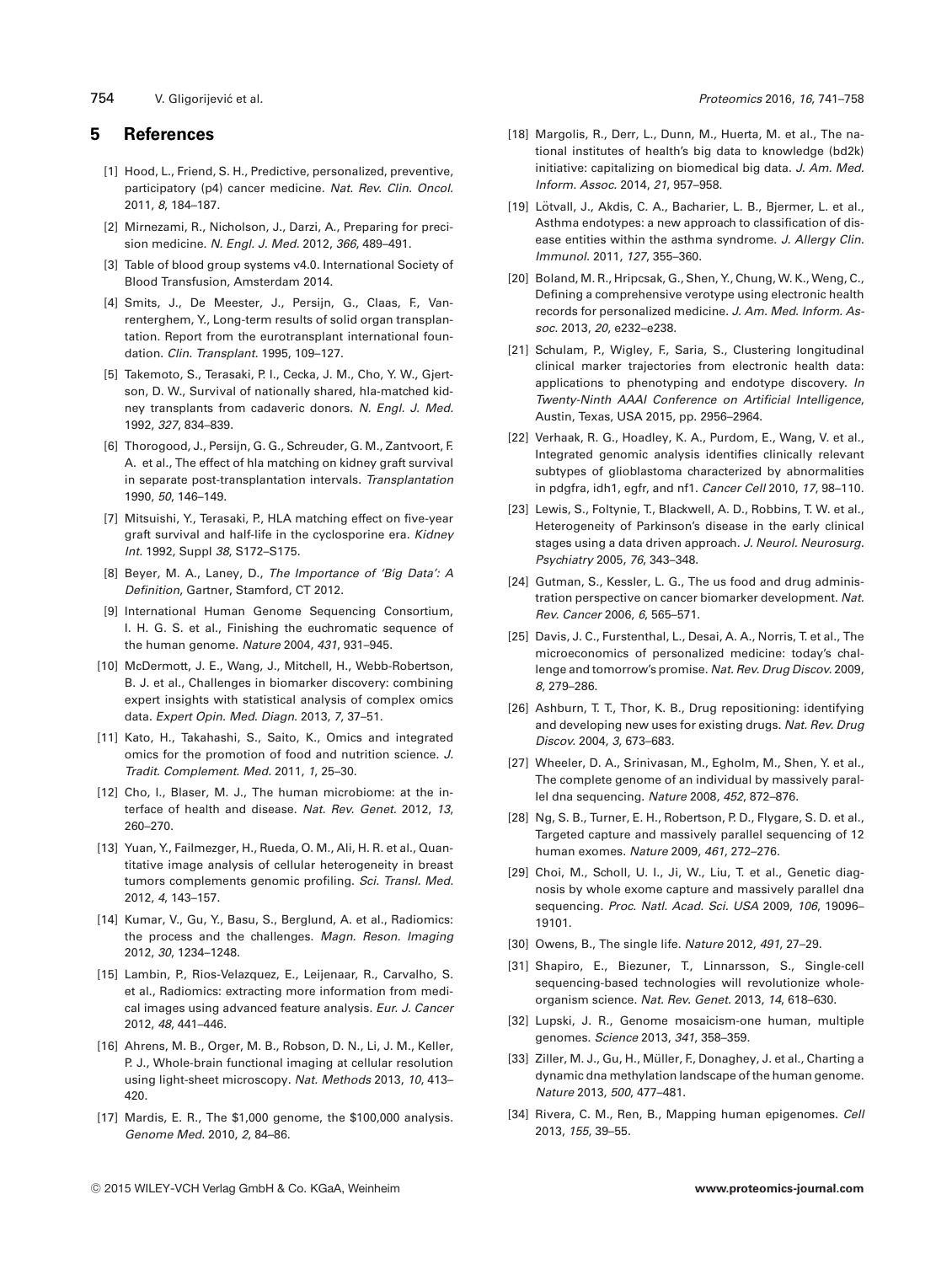- [35] Dawson, M. A., Kouzarides, T., Cancer epigenetics: from mechanism to therapy. *Cell* 2012, *150*, 12–27.
- [36] Suvà, M. L., Riggi, N., Bernstein, B. E., Epigenetic reprogramming in cancer. *Science* 2013, *339*, 1567–1570.
- [37] Vishwanathan, N., Le, H., Le, T., Hu, W.-S., Advancing biopharmaceutical process science through transcriptome analysis. *Curr. Opin. Biotechnol.* 2014, *30*, 113–119.
- [38] Marian, A., Sequencing your genome: what does it mean? *Methodist DeBakey Cardiovasc. J.* 2014, *10*, 3–6.
- [39] Allocco, D. J., Kohane, I. S., Butte, A. J., Quantifying the relationship between co-expression, co-regulation and gene function. *BMC Bioinformatics* 2004, *5*, 18.
- [40] DeRisi, J., Penland, L., Brown, P. O., Bittner, M. L. et al., Use of a cdna microarray to analyse gene expression patterns in human cancer. *Nat. Genet.* 1996, *14*, 457–460.
- [41] Volinia, S., Calin, G. A., Liu, C. G., Ambs, S. et al., A microrna expression signature of human solid tumors defines cancer gene targets. *Proc. Natl. Acad. Sci. USA* 2006, *103*, 2257– 2261.
- [42] Van't Veer, L.J., Dai, H., Van De Vijver, M. J., He, Y. D. et al., Gene expression profiling predicts clinical outcome of breast cancer. *Nature* 2002, *415*, 530–536.
- [43] Jensen, O. N., Modification-specific proteomics: characterization of post-translational modifications by mass spectrometry. *Curr. Opin. Chem. Biol.* 2004, *8*, 33–41.
- [44] Ong, S.-E., Mann, M., Mass spectrometry-based proteomics turns quantitative. *Nat. Chem. Biol.* 2005, *1*, 252– 262.
- [45] Fields, S., Song, O. K., A novel genetic system to detect protein-protein interactions. *Nature* 1989, *340*, 245–246.
- [46] Ho, Y., Gruhler, A., Heilbut, A., Bader, G. D. et al., Systematic identification of protein complexes in *Saccharomyces cerevisiae* by mass spectrometry. *Nature* 2002, *415*, 180–183.
- [47] Kelley, B. P., Sharan, R., Karp, R. M., Sittler, T. et al., Conserved pathways within bacteria and yeast as revealed by global protein network alignment. *Proc. Natl. Acad. Sci. USA* 2003, *100*, 11394–11399.
- [48] Kuchaiev, O., Milenković, T., Memišević, V., Hayes, W., Pržulj, N., Topological network alignment uncovers biological function and phylogeny. *J. R. Soc. Interface* 2010, *7*, 1341–1354.
- [49] Bandyopadhyay, S., Sharan, R., Ideker, T., Systematic identification of functional orthologs based on protein network comparison. *Genome Res.* 2006, *16*, 428–435.
- [50] Daviss, B., Growing pains for metabolomics. *The Scientist* 2005, *19*, 25–28.
- [51] Lowe, J. B., Marth, J. D., A genetic approach to mammalian glycan function. *Annu. Rev. Biochem.* 2003, *72*, 643–691.
- [52] Kinjo, Y., Wu, D., Kim, G., Xing, G. W. et al., Recognition of bacterial glycosphingolipids by natural killer t cells. *Nature* 2005, *434*, 520–525.
- [53] Crocker, P. R., Siglecs: sialic-acid-binding immunoglobulinlike lectins in cell-cell interactions and signalling. *Curr. Opin. Struct. Biol.* 2002, *12*, 609–615.
- [54] Sasisekharan, R., Shriver, Z., Venkataraman, G., Narayanasami, U., Roles of heparan-sulphate glycosaminoglycans in cancer. *Nat. Rev. Cancer* 2002, *2*, 521–528.
- [55] Fry, E. E., Lea, S. M., Jackson, T., Newman, J. W. et al., The structure and function of a foot-and-mouth disease virusoligosaccharide receptor complex. *EMBO J.* 1999, *18*, 543– 554.
- [56] Winter, G., Krömer, J. O., Fluxomics-connecting 'omics analysis and phenotypes. *Environ. Microbiol.* 2013, *15*, 1901–1916.
- [57] Visscher, P. M., Brown, M. A., McCarthy, M. I., Yang, J., Five years of GWAS discovery. *Am. J. Hum. Genet.* 2012, *90*, 7–24.
- [58] Viaud, S., Saccheri, F., Mignot, G., Yamazaki, T. et al., The intestinal microbiota modulates the anticancer immune effects of cyclophosphamide. *Science* 2013, *342*, 971–976.
- [59] Rajendhran, J., Gunasekaran, P., Human microbiomics. *Indian J. Microbiol.* 2010, *50*, 109–112.
- [60] 1000 Genomes Project Consortium, An integrated map of genetic variation from 1,092 human genomes. *Nature* 2012, *491*, 56–65.
- [61] Ajay, S. S., Parker, S. C., Abaan, H. O., Fajardo, K. V. F., Margulies, E. H., Accurate and comprehensive sequencing of personal genomes. *Genome Res.* 2011, *21*, 1498–1505.
- [62] Kalisky, T., Quake, S. R., Single-cell genomics. *Nat. Methods* 2011, *8*, 311–314.
- [63] Fan, H. C., Gu, W., Wang, J., Blumenfeld, Y. J. et al., Noninvasive prenatal measurement of the fetal genome. *Nature* 2012, *487*, 320–324.
- [64] Chen, Y.-C., Rajagopala, S. V., Stellberger, T., Uetz, P., Exhaustive benchmarking of the yeast two-hybrid system. *Nat. Methods* 2010, *7*, 667–668.
- [65] Jagadish, H. V., Gehrke, J., Labrinidis, A., Papakonstantinou, Y. et al., Big data and its technical challenges. *Commun. ACM* 2014, *57*, 86–94.
- [66] Brown, G. R., Hem, V., Katz, K. S., Ovetsky, M. et al., Gene: a gene-centered information resource at NCBI. *Nucleic Acids Res.* 2015, *43*, D36–D42.
- [67] Dimmer, E. C., Huntley, R. P., Alam-Faruque, Y., Sawford, T. et al., The uniprot-go annotation database in 2011. *Nucleic Acids Res.* 2012, *40*, D565–D570.
- [68] ENCODE Project Consortium, The encode (encyclopedia of DNA elements) project. *Science* 2004, *306*, 636–640.
- [69] Bernstein, B. E., Stamatoyannopoulos, J. A., Costello, J. F., Ren, B. et al., The NIH roadmap epigenomics mapping consortium. *Nat. Biotechnol.* 2010, *28*, 1045–1048.
- [70] Teng, L., He, B., Wang, J., Tan, K., 4Dgenome: a comprehensive database of chromatin interactions. *Bioinformatics* 2015, *31*, 2560–2564.
- [71] Xin, Y., Chanrion, B., O'Donnell, A. H., Milekic, M. et al., MethylomeDB: a database of DNA methylation profiles of the brain. *Nucleic Acids Res.* 2012, *40*, D1245–D1249.
- [72] Edgar, R., Domrachev, M., Lash, A. E., Gene expression omnibus: NCBI gene expression and hybridization array data repository. *Nucleic Acids Res.* 2002, *30*, 207–210.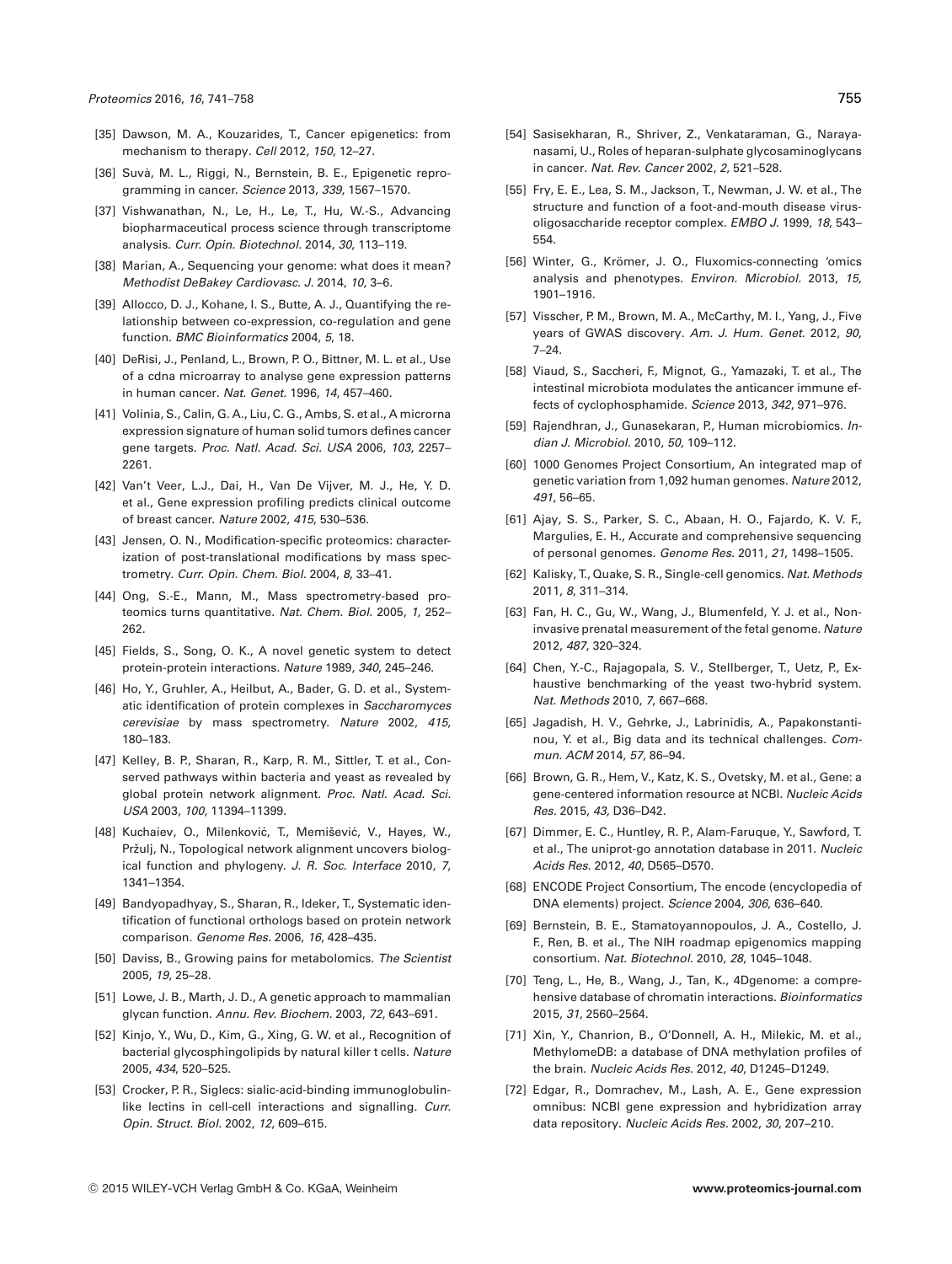- [73] Petryszak, R., Burdett, T., Fiorelli, B., Fonseca, N. A. et al., Expression atlas update—a database of gene and transcript expression from microarray-and sequencing-based functional genomics experiments. *Nucleic Acids Res.* 2014, *42*, D926–D932.
- [74] Lamb, J., Crawford, E. D., Peck, D., Modell, J. W. et al., The connectivity map: using gene-expression signatures to connect small molecules, genes, and disease. *Science* 2006, *313*, 1929–1935.
- [75] Okamura, Y., Aoki, Y., Obayashi, T., Tadaka, S. et al., CoxpresDB in 2015: coexpression database for animal species by DNA-microarray and RNAseq-based expression data with multiple quality assessment systems. *Nucleic Acids Res.* 2014, *43*, D82–D86.
- [76] van Dam, S., Craig, T., de Magalhães, J. P., Genefriends: a human RNA-seq-based gene and transcript co-expression database. *Nucleic Acids Res.* 2015, *43*, D1124–D1132.
- [77] UniProt Consortium, Uniprot: a hub for protein information. *Nucleic Acids Res.* 2014, *43*, D204–D212.
- [78] Gaudet, P., Michel, P. A., Zahn-Zabal, M., Cusin, I. et al., The nextprot knowledgebase on human proteins: current status. *Nucleic Acids Res.* 2015, *43*, D764–D770.
- [79] Berman, H. M., Westbrook, J., Feng, Z., Gilliland, G. et al., The protein data bank. *Nucleic Acids Res.* 2000, *28*, 235–242.
- [80] Uhlén, M., Fagerberg, L., Hallström, B. M., Lindskog, C. et al., Tissue-based map of the human proteome. *Science* 2015, *347*, 1260419.
- [81] Kerrien, S., Aranda, B., Breuza, L., Bridge, A. et al., The intact molecular interaction database in 2012. *Nucleic Acids Res.* 2011, *40*, D841–D846.
- [82] Chatr-aryamontri, A., Breitkreutz, B. J., Oughtred, R., Boucher, L. et al., The BioGRID interaction database: 2015 update. *Nucleic Acids Res.* 2014, *43*, D470–D478.
- [83] Brown, K. R., Jurisica, I., Online predicted human interaction database. *Bioinformatics* 2005, *21*, 2076–2082.
- [84] Szklarczyk, D., Franceschini, A., Wyder, S., Forslund, K. et al., String v10: protein-protein interaction networks, integrated over the tree of life. *Nucleic Acids Res.* 2014, *43*, D447–D452.
- [85] Wishart, D. S., Jewison, T., Guo, A. C., Wilson, M. et al., HMDB 3.0—the human metabolome database in 2013. *Nucleic Acids Res.* 2012, *41*, D801–D807.
- [86] Ogata, H., Goto, S., Sato, K., Fujibuchi, W. et al., KEGG: Kyoto encyclopedia of genes and genomes. *Nucleic Acids Res.* 1999, *27*, 29–34.
- [87] Jewison, T., Su, Y., Disfany, F. M., Liang, Y. et al., Smpdb 2.0: big improvements to the small molecule pathway database. *Nucleic Acids Res.* 2014, *42*, D478–D484.
- [88] Croft, D., Mundo, A. F., Haw, R., Milacic, M. et al., The REAC-TOME pathway knowledgebase. *Nucleic Acids Res.* 2014, *42*, D472–D477.
- [89] Shakhsheer, B., Anderson, M., Khatib, K., Tadoori, L. et al., Sugarbind database (sugarbinddb): a resource of pathogen lectins and corresponding glycan targets. *J. Mol. Recognit.* 2013, *26*, 426–431.
- [90] Campbell, M. P., Peterson, R., Mariethoz, J., Gasteiger, E. et al., UnicarbKB: building a knowledge platform for

glycoproteomics. *Nucleic Acids Res.* 2013, *42*, D215– D221.

- [91] Hashimoto, K., Goto, S., Kawano, S., Aoki-Kinoshita, K. F. et al., KEGG as a glycome informatics resource. *Glycobiology* 2006, *16*, 63R–70R.
- [92] Hamosh, A., Scott, A. F., Amberger, J. S., Bocchini, C. A., McKusick, V. A., Online mendelian inheritance in man (OMIM), a knowledgebase of human genes and genetic disorders. *Nucleic Acids Res.* 2005, *33*, D514–D517.
- [93] Mailman, M. D., Feolo, M., Jin, Y., Kimura, M. et al., The NCBI dbgap database of genotypes and phenotypes. *Nat. Genet.* 2007, *39*, 1181–1186.
- [94] Welter, D., MacArthur, J., Morales, J., Burdett, T. et al., The nhgri GWAS catalog, a curated resource of snp-trait associations. *Nucleic Acids Res.* 2014, *42*, D1001–D1006.
- [95] Forbes, S. A., Beare, D., Gunasekaran, P., Leung, K. et al., Cosmic: exploring the world's knowledge of somatic mutations in human cancer. *Nucleic Acids Res.* 2015, *43*, D805– D811.
- [96] Weinstein, J. N., Collisson, E. A., Mills, G. B., Shaw, K. R. M. et al., The cancer genome atlas pan-cancer analysis project. *Nat. Genet.* 2013, *45*, 1113–1120.
- [97] Law, V., Knox, C., Djoumbou, Y., Jewison, T. et al., Drugbank 4.0: shedding new light on drug metabolism. *Nucleic Acids Res.* 2014, *42*, D1091–D1097.
- [98] Wang, Y., Xiao, J., Suzek, T. O., Zhang, J. et al., PubChem: a public information system for analyzing bioactivities of small molecules. *Nucleic Acids Res.* 2009, *37*, W623–W633.
- [99] Lim, E., Pon, A., Djoumbou, Y., Knox, C. et al., T3DB: a comprehensively annotated database of common toxins and their targets. *Nucleic Acids Res.* 2010, *38*, D781–D786.
- [100] Scalbert, A., Andres-Lacueva, C., Arita, M., Kroon, P. et al., Databases on food phytochemicals and their healthpromoting effects. *J. Agric. Food Chem.* 2011, *59*, 4331– 4348.
- [101] Brown, J. A., Rudie, J. D., Bandrowski, A., Van Horn, J. D., Bookheimer, S. Y., The UCLA multimodal connectivity database: a web-based platform for brain connectivity matrix sharing and analysis. *Front. Neuroinform.* 2012, *6*.
- [102] Van Essen, D. C., Smith, S. M., Barch, D. M., Behrens, T. E. et al., The WU-Minn human connectome project: an overview. *Neuroimage* 2013, *80*, 62–79.
- [103] Human Microbiome Project Consortium, Structure, function and diversity of the healthy human microbiome. *Nature* 2012, *486*, 207–214.
- [104] Greene, C. S., Tan, J., Ung, M., Moore, J. H., Cheng, C., Big data bioinformatics. *J. Cell. Physiol.* 2014, *229*, 1896–1900.
- [105] Gligoriević, V., Pržulj, N., Methods for biological data integration: perspectives and challenges. *J. R. Soc. Interface* 2015, *12*, 20150571.
- [106] Vapnik, V. N., Vapnik, V., *Statistical Learning Theory*, Vol. *1*, Wiley, New York 1998.
- [107] Scholkopf, B., Smola, A. J., *Learning with Kernels: Support Vector Machines, Regularization, Optimization, and Beyond*, MIT Press, Cambridge, MA, USA 2001.
- [108] Freedman, D. A., *Statistical Models: Theory and Practice*, Cambridge University Press, New York, USA 2009.

<sup>756</sup> V. Gligorijevic et al. ´ *Proteomics* 2016, *16*, 741–758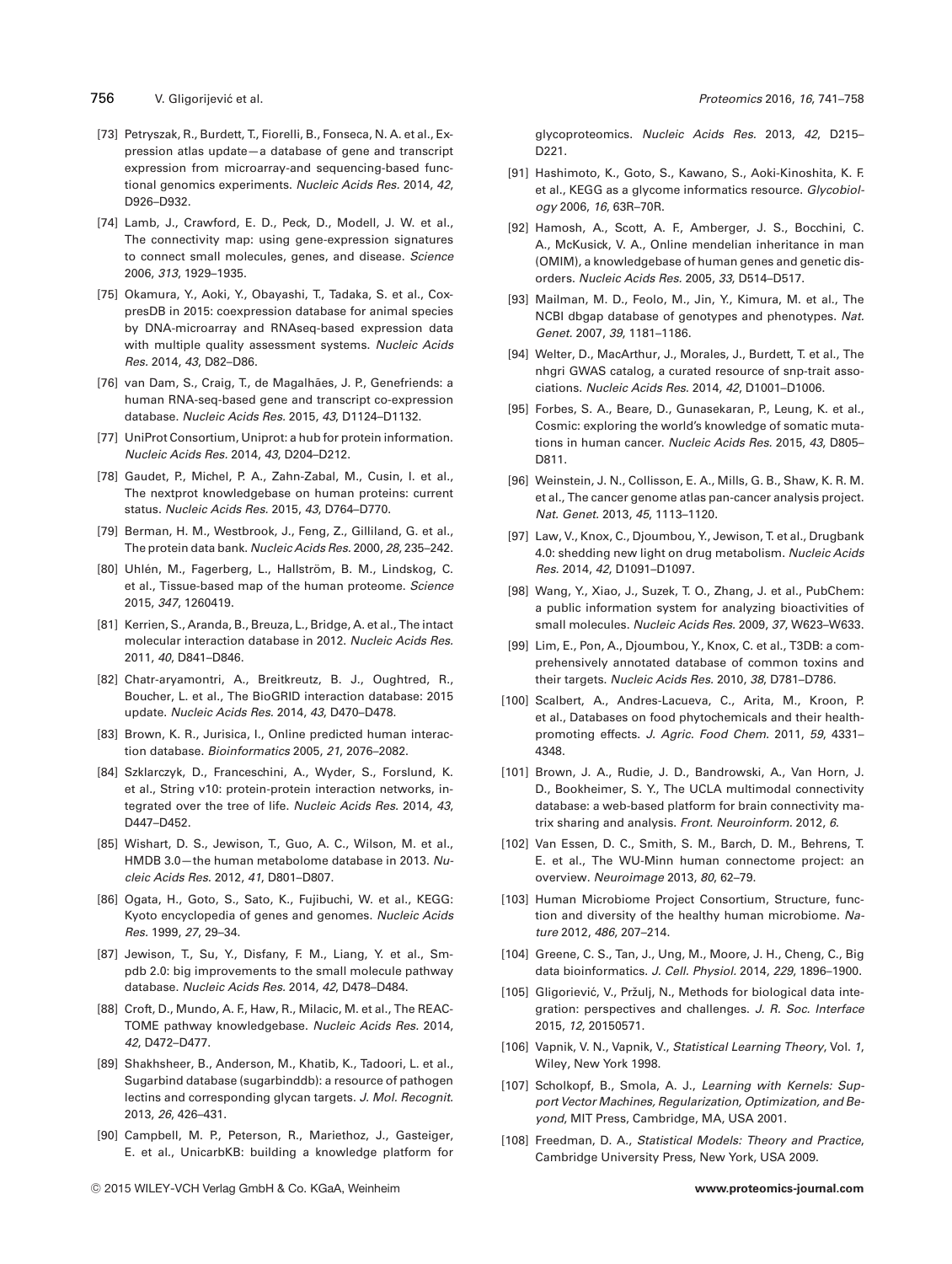- [109] Hartigan, J. A., *Clustering Algorithms* (99th Edn.), John Wiley & Sons, Inc., New York, NY, USA 1975.
- [110] Lee, D. D., Seung, H. S., Learning the parts of objects by non-negative matrix factorization. *Nature* 1999, *401*, 788– 791.
- [111] Wang, F., Li, T., Zhang, C., Semi-supervised clustering via matrix factorization, in: SDM, SIAM, Atlanta, Georgia, USA 2008, 1–12.
- [112] Saria, S., Goldenberg, A., Subtyping: what it is and its role in precision medicine. *Intell. Syst. IEEE* 2015, *30*, 70–75.
- [113] Network, C. G. A., Comprehensive molecular characterization of human colon and rectal cancer. *Nature* 2012, *487*, 330–337.
- [114] Cancer Genome Atlas Network, Comprehensive molecular portraits of human breast tumours. *Nature* 2012, *490*, 61– 70.
- [115] Cancer Genome Atlas Research Network, Integrated genomic analyses of ovarian carcinoma. *Nature* 2011, *474*, 609–615.
- [116] Wang, L., Li, F., Sheng, J., Wong, S. T., A computational method for clinically relevant cancer stratification and driver mutation module discovery using personal genomics profiles. *BMC Genomics* 2015, *16*, S6.
- [117] de Souto, M. C., Costa, I. G., de Araujo, D. S., Ludermir, T. B., Schliep, A., Clustering cancer gene expression data: a comparative study. *BMC Bioinformatics* 2008, *9*, 497.
- [118] Monti, S., Tamayo, P., Mesirov, J., Golub, T., Consensus clustering: a resampling-based method for class discovery and visualization of gene expression microarray data. *Mach. Learn.* 2003, *52*, 91–118.
- [119] Brunet, J.-P., Tamayo, P., Golub, T. R., Mesirov, J. P. Metagenes and molecular pattern discovery using matrix factorization. *Proc. Natl. Acad. Sci. USA* 2004, *101*, 4164–4169.
- [120] Alcaraz, N., Pauling, J., Batra, R., Barbosa, E. et al., Keypathwayminer 4.0: condition-specific pathway analysis by combining multiple omics studies and networks with cytoscape. *BMC Syst. Biol.* 2014, *8*, 99.
- [121] Vaske, C. J., Benz, S. C., Sanborn, J. Z., Earl, D. et al., Inference of patient-specific pathway activities from multidimensional cancer genomics data using paradigm. *Bioinformatics* 2010, *26*, i237–i245.
- [122] List, M., Hauschild, A. C., Tan, Q., Kruse, T. A. et al., Classification of breast cancer subtypes by combining gene expression and dna methylation data. *J. Integr. Bioinform.* 2014, *11*, 236.
- [123] Kristensen, V. N., Lingjærde, O. C., Russnes, H. G., Vollan, H. K. M. et al., Principles and methods of integrative genomic analyses in cancer. *Nat. Rev. Cancer* 2014, *14*, 299–313.
- [124] Shen, R., Olshen, A. B., Ladanyi, M., Integrative clustering of multiple genomic data types using a joint latent variable model with application to breast and lung cancer subtype analysis. *Bioinformatics* 2009, *25*, 2906–2912.
- [125] Curtis, C., Shah, S. P., Chin, S. F., Turashvili, G. et al., The genomic and transcriptomic architecture of 2,000 breast tumours reveals novel subgroups. *Nature* 2012, *486*, 346– 352.
- [126] Shen, R., Mo, Q., Schultz, N., Seshan, V. E. et al., Integrative subtype discovery in glioblastoma using icluster. *PLoS One* 2012, *7*, e35236.
- [127] Yuan, Y., Savage, R. S., Markowetz, F., Patient-specific data fusion defines prognostic cancer subtypes. *PLoS Comput. Biol.* 2011, *7*, e1002227.
- [128] Ben-Gal, I., *Bayesian Networks, Chapter 1*, John Wiley & Sons, Ltd, Hoboken, New Jersey, USA 2008.
- [129] Ray, P., Zheng, L., Lucas, J., Carin, L., Bayesian joint analysis of heterogeneous genomics data. *Bioinformatics* 2014, *30*, 1370–1376.
- [130] Lock, E. F., Hoadley, K. A., Marron, J., Nobel, A. B., Joint and individual variation explained (JIVE) for integrated analysis of multiple data types. *Ann. Appl. Stat.* 2013, *7*, 523–542.
- [131] Wang, B., Mezlini, A. M., Demir, F., Fiume, M. et al., Similarity network fusion for aggregating data types on a genomic scale. *Nat. Methods* 2014, *11*, 333–337.
- [132] Ng, A. Y., Jordan, M. I., Weiss, Y., On spectral clustering: analysis and an algorithm. *Adv. Neural Inf. Process. Syst.* 2002, *2*, 849–856.
- [133] Hofree, M., Shen, J. P., Carter, H., Gross, A., Ideker, T., Network-based stratification of tumor mutations. *Nat. Methods* 2013, *10*, 1108–1115.
- [134] Vogelstein, B., Papadopoulos, N., Velculescu, V. E., Zhou, S. et al., Cancer genome landscapes. *Science* 2013, *339*, 1546–1558.
- [135] Cai, D., He, X., Wu, X., Han, J., Non-negative matrix factorization on manifold. *In Data Mining, 2008. ICDM'08. Eighth IEEE International Conference on.* IEEE, Pisa, Italy 2008, pp. 63–72.
- [136] Gligorijević, V., Malod-Dognin, N., Pržulj, N., Patientspecific data fusion for cancer stratification and personalised treatment. *Pac. Symp. Biocomput.* 2015, 321–332.
- [137] Mo, Q., Wang, S., Seshan, V. E., Olshen, A. B. et al., Pattern discovery and cancer gene identification in integrated cancer genomic data. *Proc. Natl. Acad. Sci. USA* 2013, *110*, 4245–4250.
- [138] Napolitano, F., Zhao, Y., Moreira, V. M., Tagliaferri, R. et al., Drug repositioning: a machine-learning approach through data integration. *J. Cheminformatics* 2013, *5*, 30–39.
- [139] Wang, Y., Chen, S., Deng, N., Wang, Y., Drug repositioning by kernel-based integration of molecular structure, molecular activity, and phenotype data. *PLoS One* 2013, *8*, e78518.
- [140] Zheng, X., Ding, H., Mamitsuka, H., Zhu, S., Collaborative matrix factorization with multiple similarities for predicting drug-target interactions.*In Proceedings of the 19th ACM SIGKDD international conference on Knowledge discovery and data mining* ACM 2013, pp. 1025–1033.
- [141] Zhang, P., Wang, F., Hu, J., Towards drug repositioning: a unified computational framework for integrating multiple aspects of drug similarity and disease similarity. *In AMIA Annual Symposium Proceedings, Vol. 2014* American Medical Informatics Association 2014, p. 1258.
- [142] Gottlieb, A., Stein, G. Y., Ruppin, E., Sharan, R., Predict: a method for inferring novel drug indications with application to personalized medicine. *Mol. Syst. Biol.* 2011, *7*, 496.